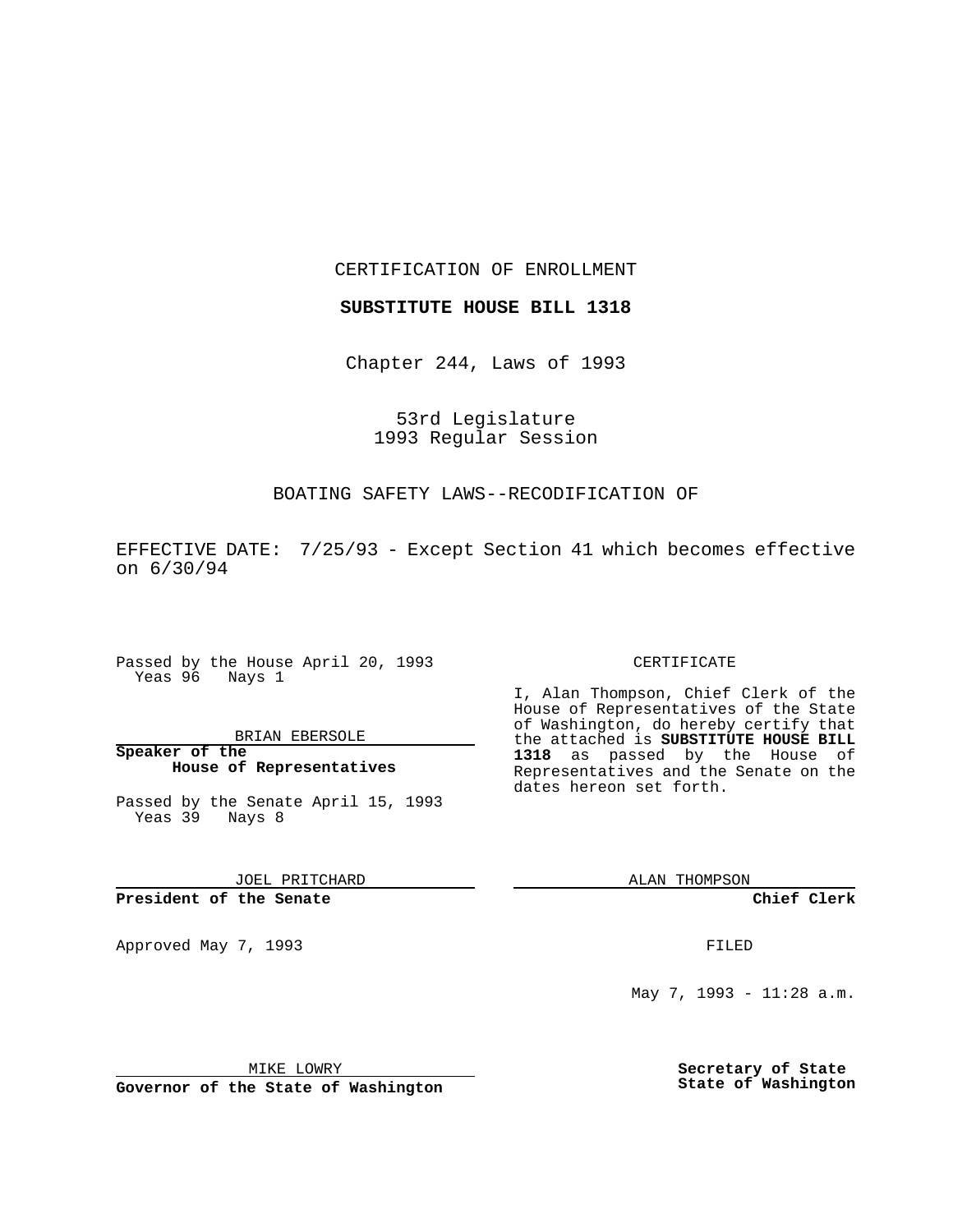# **SUBSTITUTE HOUSE BILL 1318** \_\_\_\_\_\_\_\_\_\_\_\_\_\_\_\_\_\_\_\_\_\_\_\_\_\_\_\_\_\_\_\_\_\_\_\_\_\_\_\_\_\_\_\_\_\_\_

\_\_\_\_\_\_\_\_\_\_\_\_\_\_\_\_\_\_\_\_\_\_\_\_\_\_\_\_\_\_\_\_\_\_\_\_\_\_\_\_\_\_\_\_\_\_\_

### AS AMENDED BY THE SENATE

Passed Legislature - 1993 Regular Session

#### **State of Washington 53rd Legislature 1993 Regular Session**

**By** House Committee on Natural Resources & Parks (originally sponsored by Representatives Pruitt, Ballard, Morton, Sheldon, Wolfe, Schoesler, R. Johnson and Jones)

Read first time 02/17/93.

 AN ACT Relating to boating safety; amending RCW 7.84.010, 7.84.020, 88.02.110, 88.12.010, 88.12.020, 88.12.330, 88.12.050, 88.12.080, 88.12.130, 88.12.160, 88.12.170, 88.12.180, 88.12.190, 88.12.200, 88.12.210, 88.12.220, 88.12.230, 88.12.250, 88.12.260, 88.12.280, 88.12.290, 88.12.390, 88.12.400, 88.12.410, 88.12.420, 88.12.440, 88.12.450, and 88.02.050; reenacting and amending RCW 88.12.100; adding new sections to chapter 88.12 RCW; adding a new section to chapter 88.02 RCW; creating new sections; recodifying RCW 88.12.010, 88.12.020, 88.12.100, 88.12.110, 88.12.120, 88.12.330, 88.12.050, 88.12.080, 88.12.130, 88.12.140, 88.12.150, 88.12.160, 88.12.170, 88.12.180, 88.12.190, 88.12.200, 88.12.210, 88.12.220, 88.12.280, 88.12.290, 88.12.300, 88.12.320, 88.12.350, 88.12.360, 88.12.380, 88.12.390, 88.12.400, 88.12.410, 88.12.420, 88.12.430, 88.12.440, 88.12.450, 88.12.460, and 88.12.470; repealing RCW 82.49.070, 88.12.030, 88.12.040, 88.12.090, 88.12.240, 88.12.270, 88.12.310, 88.12.340, and 88.12.480; prescribing penalties; and providing an effective date.

BE IT ENACTED BY THE LEGISLATURE OF THE STATE OF WASHINGTON:

 NEW SECTION. **Sec. 1.** It is the intent of the legislature that the boating safety laws administered by the state parks and recreation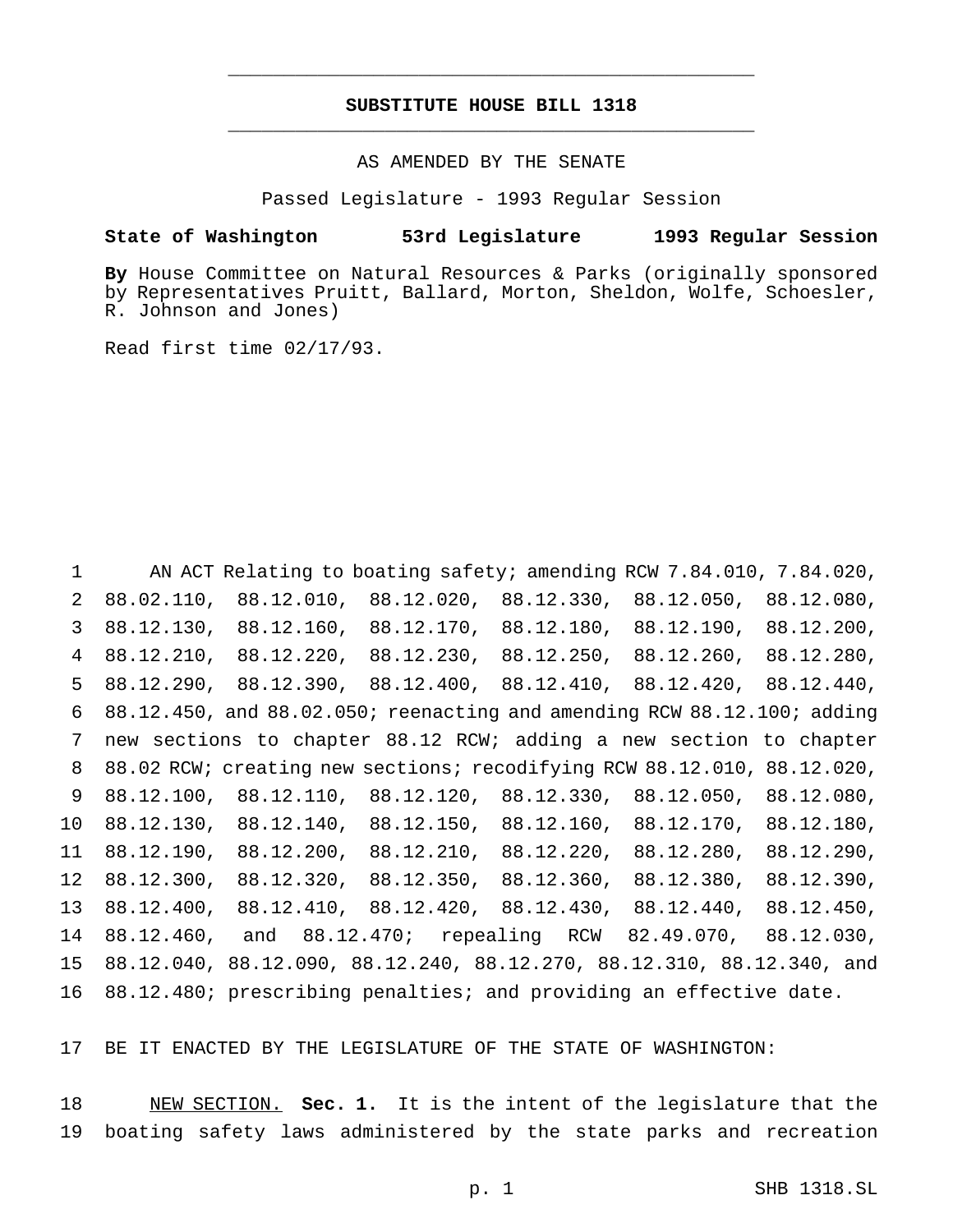commission provide Washington's citizens with clear and reasonable boating safety regulations and penalties. Therefore, the legislature intends to recodify, clarify, and partially decriminalize the state- wide boating safety laws in order to help the boating community understand and comply with these laws.

 It is also the intent of the legislature to increase boat registration fees in order to provide additional funds to local governments for boating safety enforcement and education programs. The funds are to be used for enforcement, education, training, and equipment, including vessel noise measurement equipment. The legislature encourages programs that provide boating safety education in the primary and secondary school system for boat users and potential future boat users. The legislature also encourages boating safety programs that use volunteer and private sector efforts to enhance boating safety and education.

 **Sec. 2.** RCW 7.84.010 and 1987 c 380 s 1 are each amended to read as follows:

 The legislature declares that decriminalizing certain offenses 19 contained in Titles 75, 76, 77, and 79 RCW and chapters  $43.30$  ((and))<sub> $\perp$ </sub> 20 43.51, and 88.12 RCW and any rules adopted pursuant to those titles and chapters would promote the more efficient administration of those titles and chapters. The purpose of this chapter is to provide a just, uniform, and efficient procedure for adjudicating those violations which, in any of these titles and chapters or rules adopted under these chapters or titles, are declared not to be criminal offenses. The legislature respectfully requests the supreme court to prescribe any rules of procedure necessary to implement this chapter.

 **Sec. 3.** RCW 7.84.020 and 1987 c 380 s 2 are each amended to read as follows:

 Unless the context clearly requires otherwise, the definition in this section applies throughout this chapter.

 "Infraction" means an offense which, by the terms of Title 75, 76, 33 77, or 79 RCW or chapter 43.30 (( $\theta$ r))<sub>1</sub> 43.51, or 88.12 RCW and rules adopted under these titles and chapters, is declared not to be a criminal offense and is subject to the provisions of this chapter.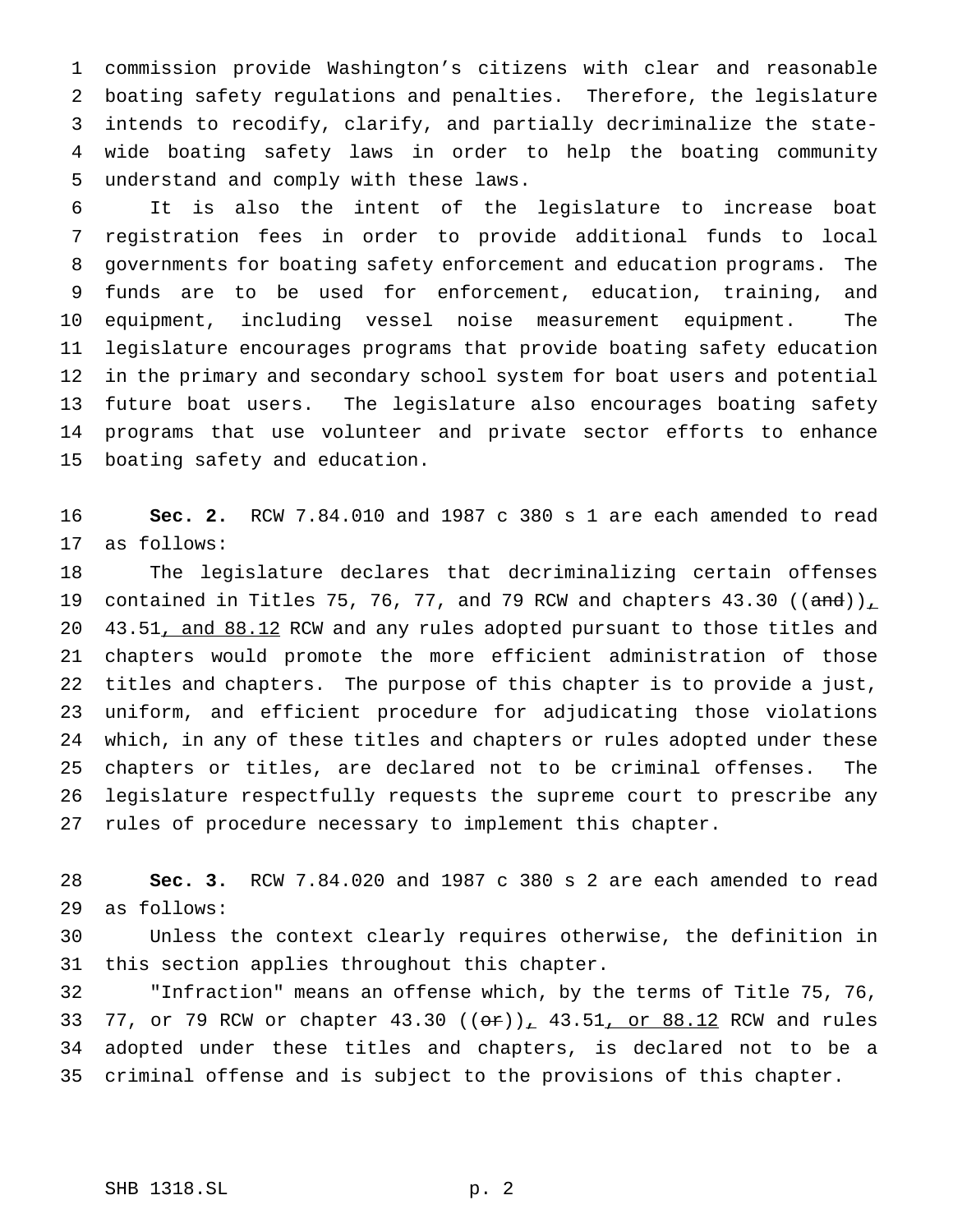**Sec. 4.** RCW 88.02.110 and 1987 c 149 s 13 are each amended to read as follows:

 (1) Except as otherwise provided in this chapter, a violation of 4 this chapter((, RCW 43.51.400,)) and the rules adopted by the department ((and the state parks and recreation commission)) pursuant to these statutes is a misdemeanor punishable only by a fine not to exceed one hundred dollars per vessel for the first violation. Subsequent violations in the same year are subject to the following fines:

 (a) For the second violation, a fine of two hundred dollars per vessel;

 (b) For the third and successive violations, a fine of four hundred dollars per vessel.

 (2) After subtraction of court costs and administrative collection fees, moneys collected under this section shall be credited to the current expense fund of the arresting jurisdiction.

 (3) All law enforcement officers shall have the authority to 18 enforce this chapter(( $\frac{1}{2}$  RCW 43.51.400)), and the rules adopted by the 19 department ((and the state parks and recreation commission)) pursuant to these statutes within their respective jurisdictions: PROVIDED, That a city, town, or county may contract with a fire protection district for such enforcement and fire protection districts are authorized to engage in such activities.

 **Sec. 5.** RCW 88.12.010 and 1933 c 72 s 1 are each amended to read as follows:

 Unless the context clearly requires otherwise, the definitions in 27 this section apply throughout this chapter.

 (1) "Boat wastes" includes, but is not limited to, sewage, garbage, marine debris, plastics, contaminated bilge water, cleaning solvents, paint scrapings, or discarded petroleum products associated with the use of vessels.

32 (2) "Boater" means any person on a vessel on waters of the state of Washington.

 (3) "Carrying passengers for hire" means carrying passengers in a 35 vessel on waters of the state for valuable consideration, whether given 36 directly or indirectly or received by the owner, agent, operator, or other person having an interest in the vessel. This shall not include 38 trips where expenses for food, transportation, or incidentals are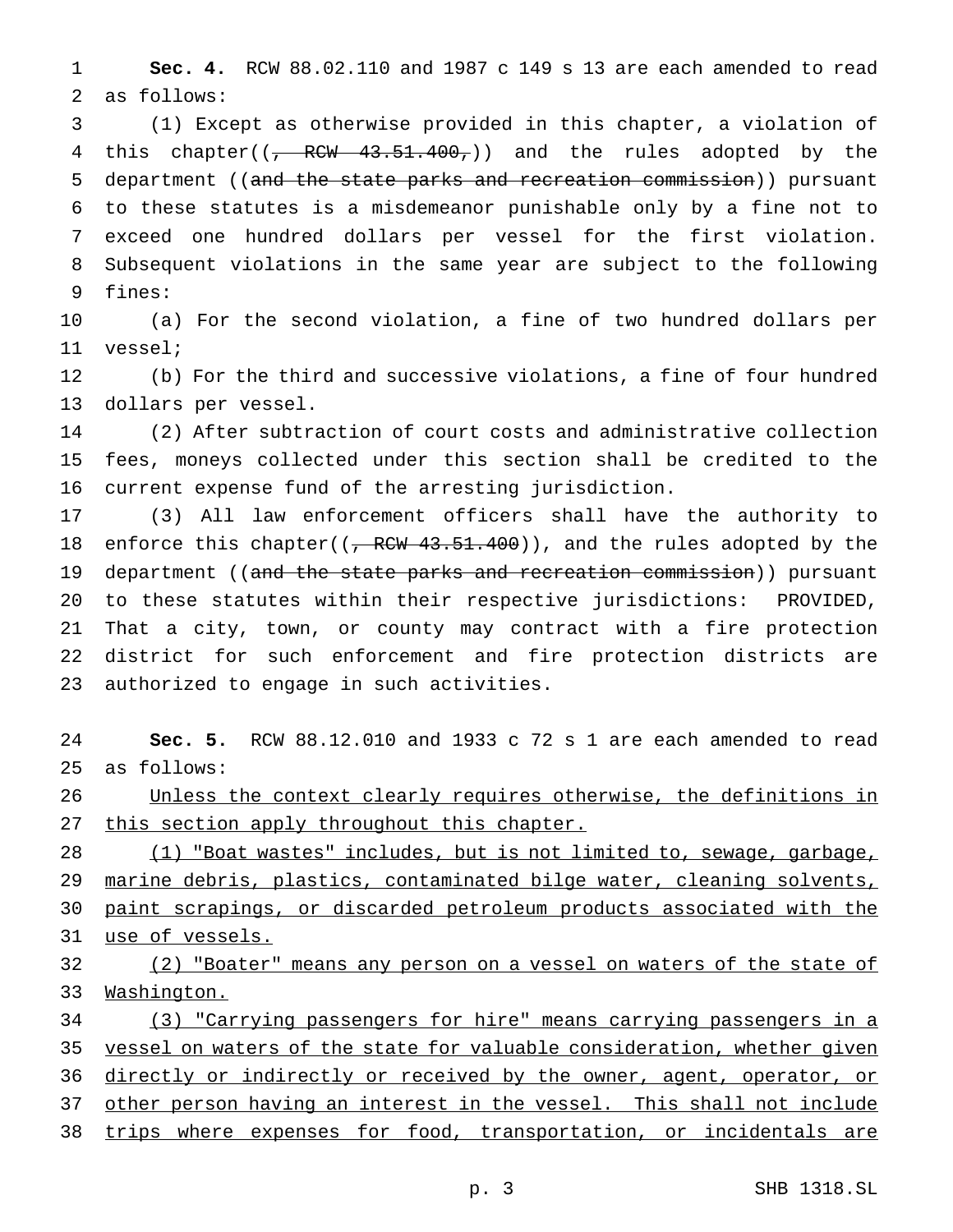1 shared by participants on an even basis. Anyone receiving compensation 2 for skills or money for amortization of equipment and carrying 3 passengers shall be considered to be carrying passengers for hire on 4 waters of the state. 5 (4) "Commission" means the state parks and recreation commission. 6  $(5)$  "Darkness" ((is herein defined to be)) means that period 7 between ((one-half hour after)) sunset and ((one-half hour before)) 8 sunrise. 9 (("Waters", as used herein, are defined as any lake, pond or other 10 body of water.)) 11 (6) "Environmentally sensitive area" means a restricted body of 12 water where discharge of untreated sewage from boats is especially 13 detrimental because of limited flushing, shallow water, commercial or 14 recreational shellfish, swimming areas, diversity of species, the 15 absence of other pollution sources, or other characteristics. 16 (7) "Marina" means a facility providing boat moorage space, fuel, 17 or commercial services. Commercial services include but are not 18 limited to overnight or live-aboard boating accommodations. 19 (8) "Motor driven boats and vessels" ((are defined herein as)) 20 means all boats and vessels which are self propelled. 21 (9) "Muffler" or "muffler system" means a sound suppression device 22 or system, including an underwater exhaust system, designed and 23 installed to abate the sound of exhaust gases emitted from an internal 24 combustion engine and that prevents excessive or unusual noise. 25 (10) "Operate" means to steer, direct, or otherwise have physical 26 control of a vessel that is underway. 27 (11) "Operator" means an individual who steers, directs, or 28 otherwise has physical control of a vessel that is underway or 29 exercises actual authority to control the person at the helm. 30 (12) "Observer" means the individual riding in a vessel who is 31 responsible for observing a water skier at all times. 32 (13) "Owner" means a person who has a lawful right to possession of 33 a vessel by purchase, exchange, gift, lease, inheritance, or legal 34 action whether or not the vessel is subject to a security interest. 35 (14) "Personal flotation device" means a buoyancy device, life 36 preserver, buoyant vest, ring buoy, or buoy cushion that is designed to 37 float a person in the water and that is approved by the commission. 38 (15) "Personal watercraft" means a vessel of less than sixteen feet 39 that uses a motor powering a water jet pump, as its primary source of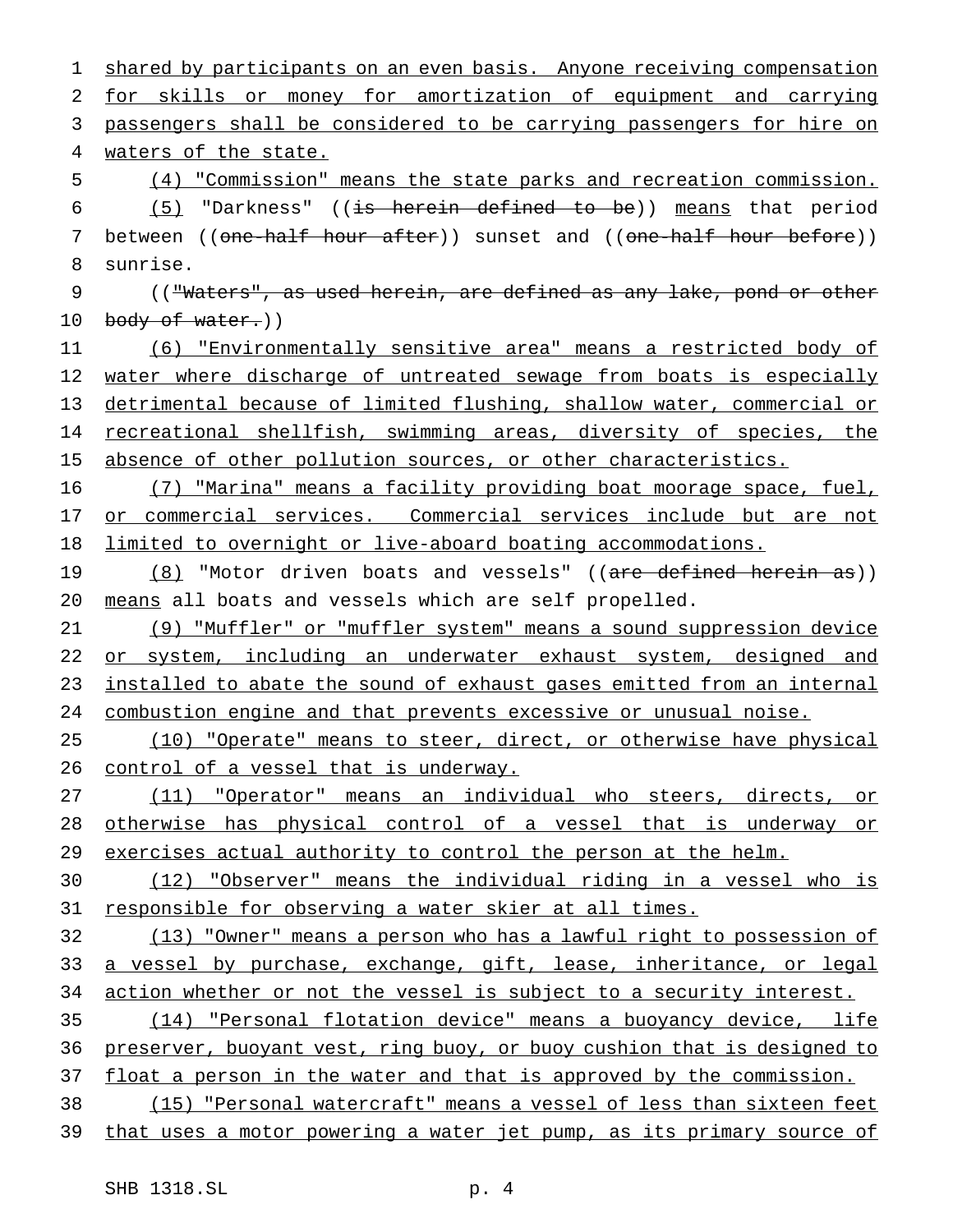motive power and that is designed to be operated by a person sitting, standing, or kneeling on, or being towed behind the vessel, rather than in the conventional manner of sitting or standing inside the vessel. (16) "Polluted area" means a body of water used by boaters that is contaminated by boat wastes at unacceptable levels, based on applicable water quality and shellfish standards. (17) "Public entities" means all elected or appointed bodies, including tribal governments, responsible for collecting and spending public funds. (18) "Reckless" or "recklessly" means acting carelessly and heedlessly in a willful and wanton disregard of the rights, safety, or property of another. 13 (19) "Sewage pumpout or dump unit" means: (a) A receiving chamber or tank designed to receive vessel sewage 15 from a "porta-potty" or a portable container; and (b) A stationary or portable mechanical device on land, a dock, 17 pier, float, barge, vessel, or other location convenient to boaters, 18 designed to remove sewage waste from holding tanks on vessels. 19 (20) "Underway" means that a vessel is not at anchor, or made fast to the shore, or aground. (21) "Vessel" includes every description of watercraft on the 22 water, other than a seaplane, used or capable of being used as a means 23 of transportation on the water. However, it does not include inner tubes, air mattresses, and small rafts or flotation devices or toys customarily used by swimmers. (22) "Water skiing" means the physical act of being towed behind a vessel on, but not limited to, any skis, aquaplane, kneeboard, tube, or any other similar device. 29 (23) "Waters of the state" means any waters within the territorial 30 limits of Washington state. (24) "Whitewater rivers of the state" means those rivers and streams, or parts thereof, within the boundaries of the state as listed in RCW 88.12.300.

 NEW SECTION. **Sec. 6.** A new section is added to chapter 88.12 RCW to read as follows:

 (1) It is a misdemeanor, punishable under RCW 9.92.030, for any person to commit a violation designated as an infraction under this chapter, if during a period of three hundred sixty-five days the person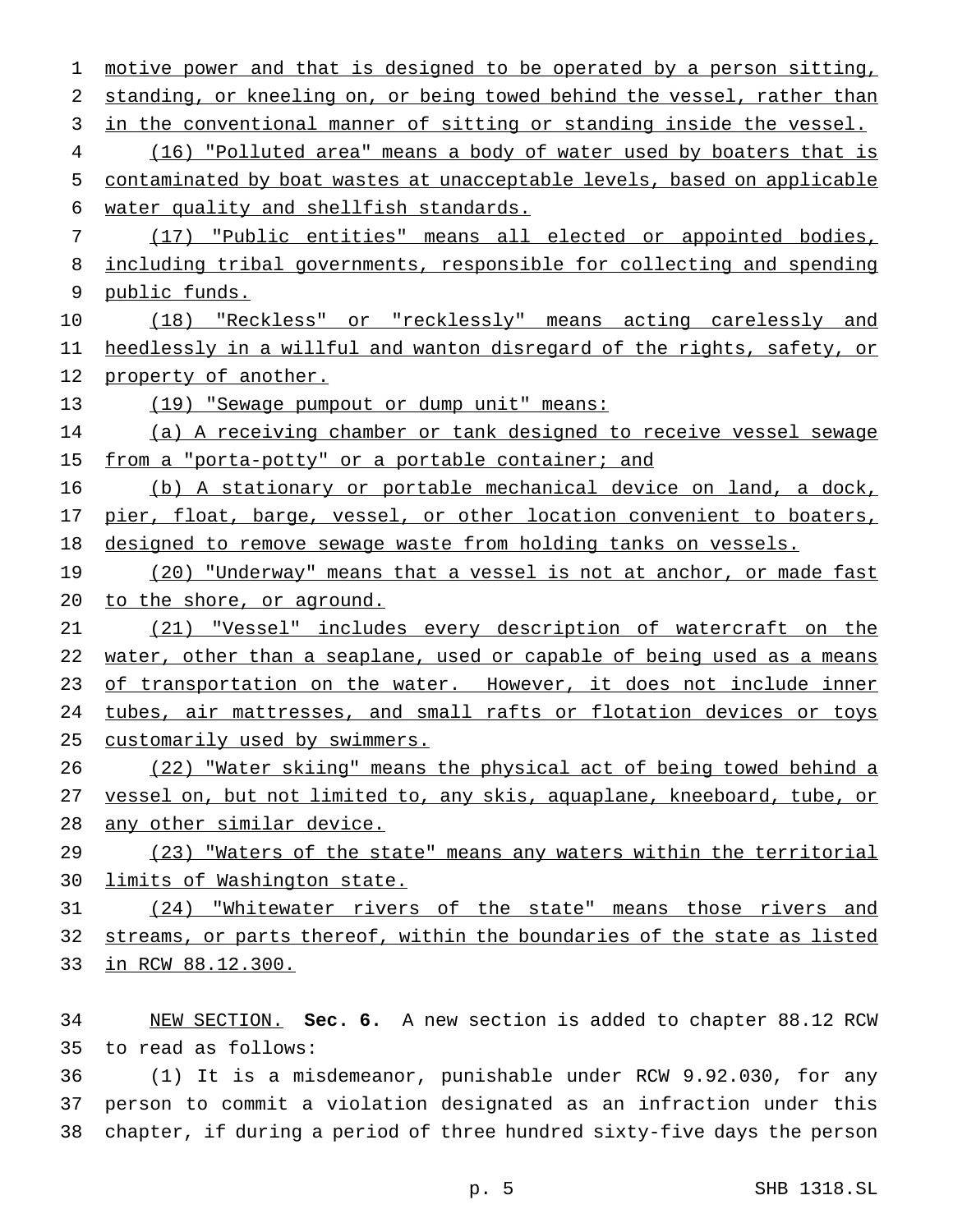has previously committed two infractions for violating the same provision under this chapter and if the violation is also committed during such period and is of the same provision as the previous violations.

 (2) A violation designated in this chapter as a civil infraction shall constitute a misdemeanor until the violation is included in a civil infraction monetary schedule adopted by rule by the state supreme court pursuant to chapter 7.84 RCW.

 **Sec. 7.** RCW 88.12.020 and 1933 c 72 s 2 are each amended to read as follows:

 ((Every person operating or driving a motor propelled boat or vessel on any waters in the state, shall drive the same in a careful 13 and prudent manner at a)) A person shall not operate a vessel in a 14 negligent manner. For the purposes of this section, to "operate in a negligent manner" means operating a vessel in disregard of careful and 16 prudent operation, or in disregard of careful and prudent rates of 17 speed that are no greater than is reasonable and proper under the conditions existing at the point of operation, taking into account the amount and character of traffic, size of the lake or body of water, 20 freedom from obstruction to view ahead, effects of vessel wake, and so as not to unduly or unreasonably endanger life, limb, property or other 22 rights of any person entitled to the use of such waters. Except as provided in section 6 of this act, a violation of this section is an infraction under chapter 7.84 RCW.

 **Sec. 8.** RCW 88.12.100 and 1990 c 231 s 3 and 1990 c 31 s 1 are each reenacted and amended to read as follows:

 (1) It shall be unlawful for any person to operate a vessel in a 28 ((negligent)) reckless manner. ((For the purpose of this section, to "operate in a negligent manner" shall be construed to mean the operation of a vessel in such manner as to endanger or be likely to 31 endanger any persons or property or to operate at a rate of speed greater than will permit the operator in the exercise of reasonable 33 care to bring the vessel to a safe stop.))

34 (2) ((<del>A person is guilty of operating a vessel while under the</del> influence of intoxicating liquor or any drug if the person operates a vessel within this state while)) It shall be a violation for a person to operate a vessel while under the influence of intoxicating liquor or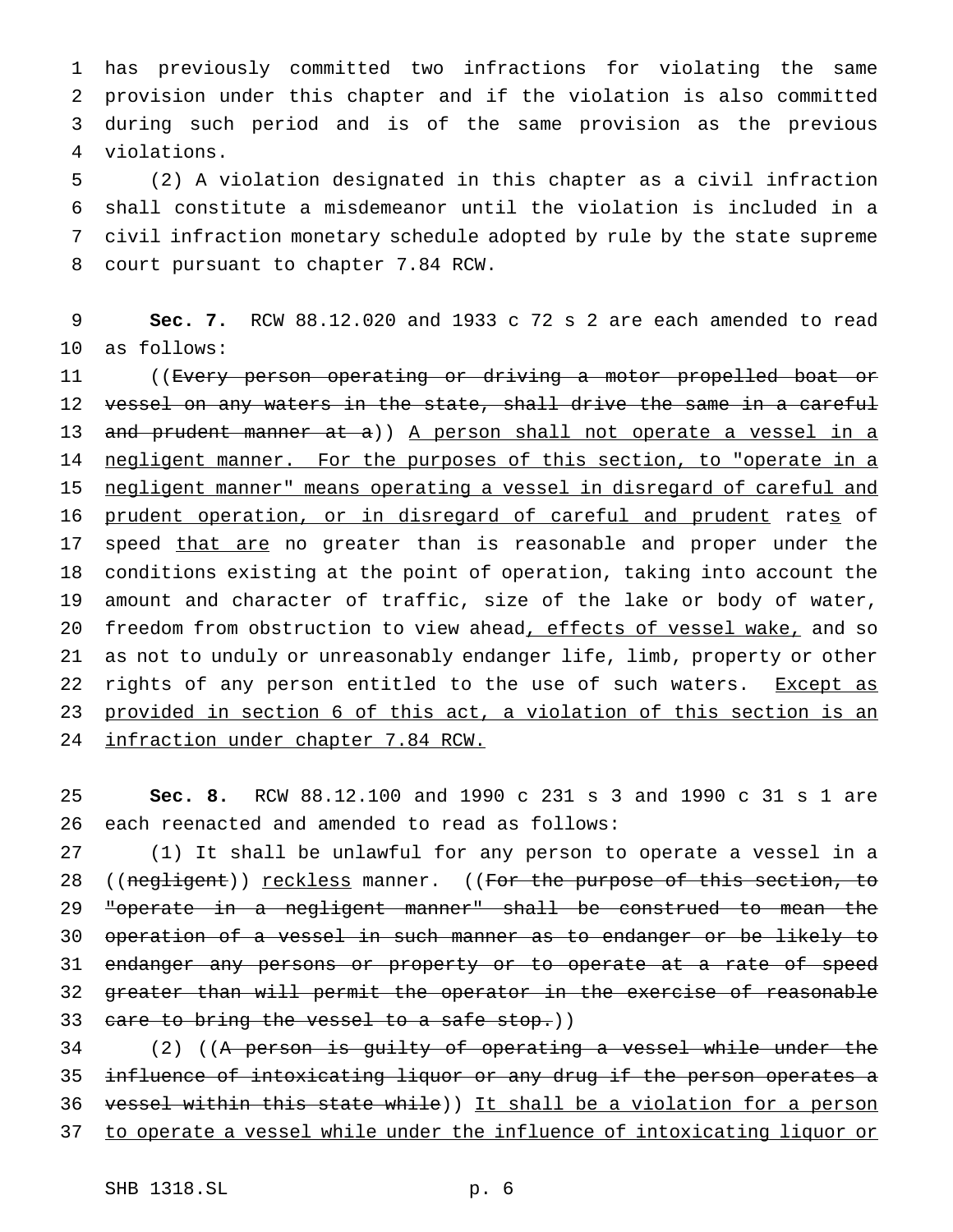any drug. A person is considered to be under the influence of 2 intoxicating liquor or any drug if:

 (a) The person has 0.10 grams or more of alcohol per two hundred ten liters of breath, as shown by analysis of the person's breath made under RCW 46.61.506; or

 (b) The person has 0.10 percent or more by weight of alcohol in the person's blood, as shown by analysis of the person's blood made under RCW 46.61.506; or

 (c) The person is under the influence of or affected by intoxicating liquor or any drug; or

 (d) The person is under the combined influence of or affected by intoxicating liquor and any drug.

 The fact that any person charged with a violation of this section is or has been entitled to use such drug under the laws of this state shall not constitute a defense against any charge of violating this section. A person cited under this subsection may upon request be given a breath test for breath alcohol or may request to have a blood sample taken for blood alcohol analysis. An arresting officer shall administer field sobriety tests when circumstances permit.

20 (3) ((For the purposes of this section, "vessel" means any 21 watercraft used or capable of being used as a means of transportation 22 on the water, other than a seaplane.

 (4) For the purpose of this section, "vessel operator" means a 24 person who is in actual physical control of a vessel.

 $(5)$ )) A violation of this section is a misdemeanor, punishable ((by up to ninety days in jail and by a fine of not more than one thousand 27 dollars)) as provided under RCW 9.92.030. In addition, the court may order the defendant to pay restitution for any damages or injuries resulting from the offense.

 **Sec. 9.** RCW 88.12.330 and 1988 c 36 s 73 are each amended to read as follows:

32 (1) Every ((peace)) <u>law enforcement</u> officer of this state and its 33 political subdivisions has the authority to enforce this chapter. Law enforcement officers may enforce recreational boating rules adopted by 35 the commission. Such law enforcement officers include, but are not 36 limited to, county sheriffs, officers of other local law enforcement 37 entities, wildlife agents of the department of wildlife and fisheries patrol officers of the department of fisheries, through their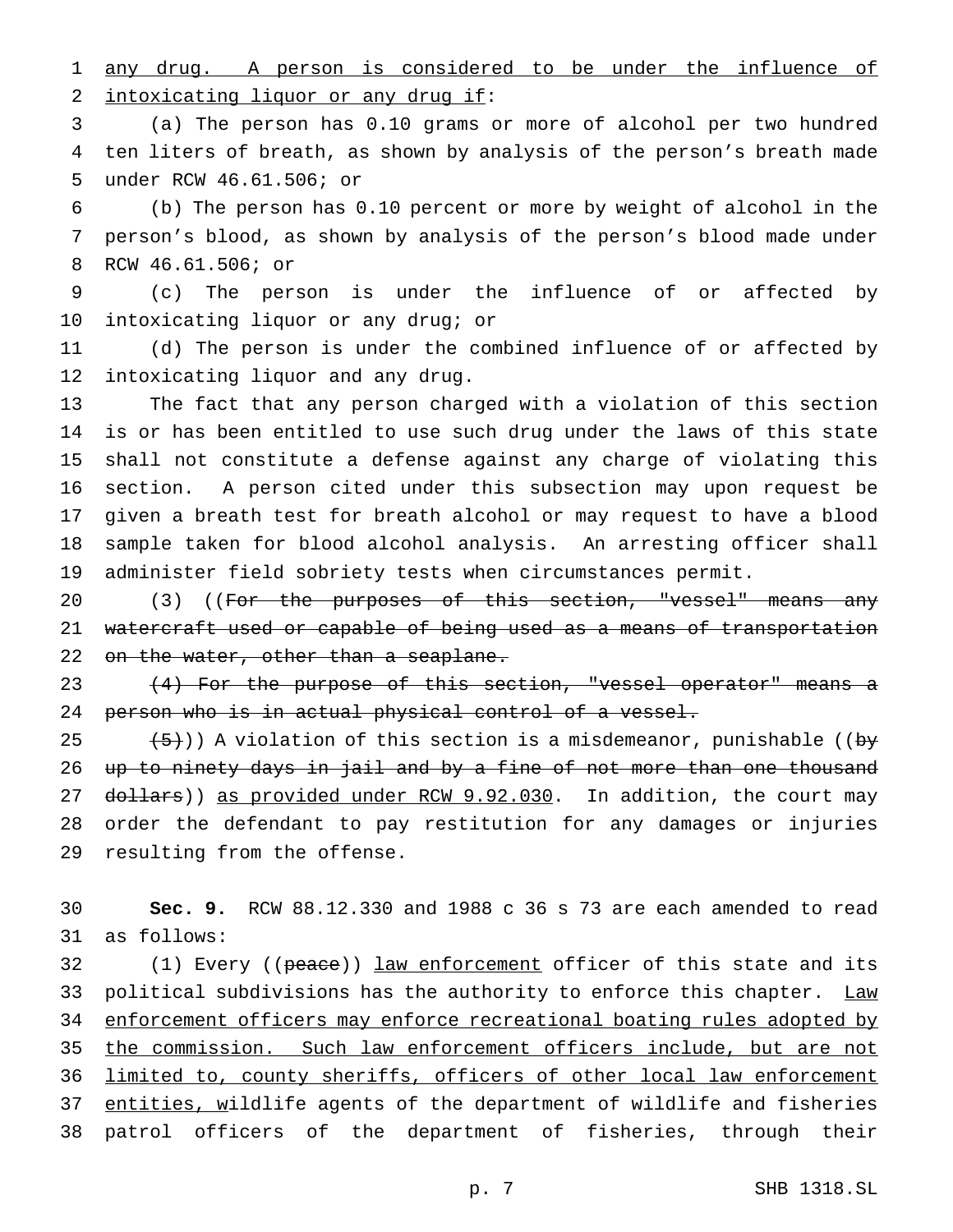1 directors, the state patrol, through its chief, ((county sheriffs, and 2 other local law enforcement bodies, shall assist in the enforcement)) 3 and state park rangers. In the exercise of this responsibility, all 4 such officers may stop and board any ((watercraft)) vessel and direct 5 it to a suitable pier or anchorage ((for boarding)) to enforce this chapter.

7 (2) ((A person, while operating a watercraft on any waters of this 8 state, shall not knowingly flee or attempt to elude a law enforcement 9 officer after having received a signal from the law enforcement officer 10 to bring the boat to a stop.

 $(3)$ ) This chapter shall be construed to supplement federal laws and regulations. To the extent this chapter is inconsistent with federal laws and regulations, the federal laws and regulations shall control.

 NEW SECTION. **Sec. 10.** A new section is added to chapter 88.12 RCW to read as follows:

 In addition to the equipment standards prescribed under this chapter, the commission shall adopt rules specifying equipment standards for vessels. Except where the violation is classified as a misdemeanor under this chapter, violation of any equipment standard adopted by the commission is an infraction under chapter 7.84 RCW.

 NEW SECTION. **Sec. 11.** A new section is added to chapter 88.12 RCW to read as follows:

 An operator or owner who endangers a vessel, or the persons on board the vessel, by showing, masking, extinguishing, altering, or removing any light or signal or by exhibiting any false light or signal, is guilty of a misdemeanor, punishable as provided in RCW 9.92.030.

 NEW SECTION. **Sec. 12.** A new section is added to chapter 88.12 RCW to read as follows:

 (1) The commission shall adopt rules providing for its inspection and approval of the personal flotation devices that may be used to satisfy the requirements of this chapter and governing the manner in which such devices shall be used. The commission shall prescribe the different types of devices that are appropriate for the different uses, such as water skiing or operation of a personal watercraft. In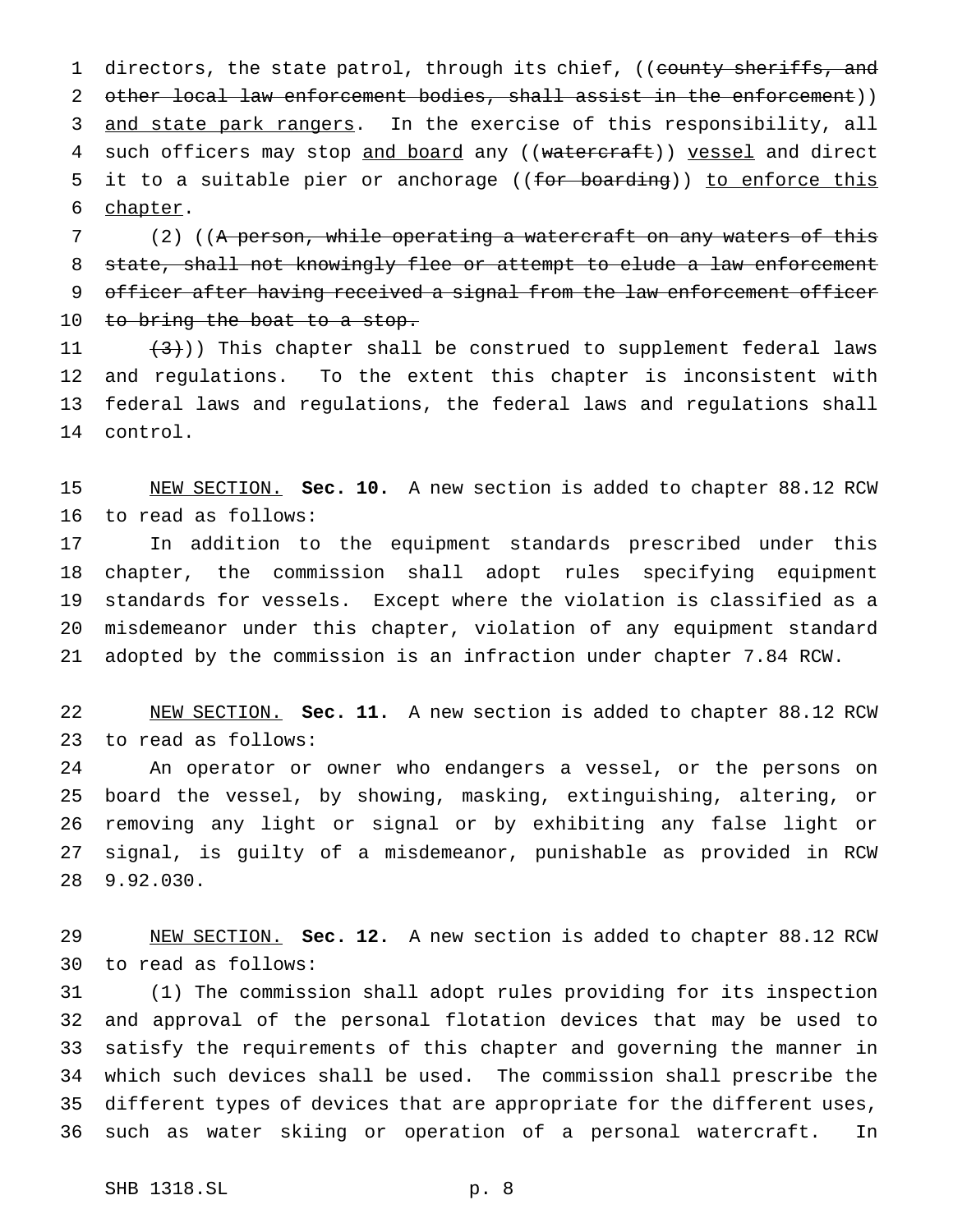adopting its rules the commission shall consider the United States coast guard rules or regulations. The commission may approve devices inspected and approved by the coast guard without conducting any inspection of the devices itself.

 (2) In situations where personal flotation devices are required under provisions of this chapter, the devices shall be in good and serviceable condition and of appropriate size. If they are not, then they shall not be considered as personal flotation devices under such provisions.

 NEW SECTION. **Sec. 13.** A new section is added to chapter 88.12 RCW to read as follows:

 If an infraction is issued under this chapter because a vessel does not contain the required equipment and if the operator is not the owner of the vessel, but is operating the vessel with the express or implied permission of the owner, then either or both operator or owner may be cited for the infraction.

 **Sec. 14.** RCW 88.12.050 and 1933 c 72 s 5 are each amended to read as follows:

19 ((Every motor driven boat operating on any such waters and carrying passengers for hire or leased for hire, shall have a life preserver or 21 <del>life float for each passenger said boat or vessel has capacity to</del> 22 carry, placed or attached in such manner as to be convenient for use.)) 23 (1) No person may operate or permit the operation of a vessel on 24 the waters of the state without a personal flotation device on board 25 for each person on the vessel. Each personal flotation device shall be 26 in serviceable condition, of an appropriate size, and readily accessible.

 (2) Except as provided in section 6 of this act, a violation of subsection (1) of this section is an infraction under chapter 7.84 RCW 30 if the vessel is not carrying passengers for hire.

 (3) A violation of subsection (1) of this section is a misdemeanor punishable under RCW 9.92.030, if the vessel is carrying passengers for hire.

 **Sec. 15.** RCW 88.12.080 and 1990 c 231 s 1 are each amended to read as follows: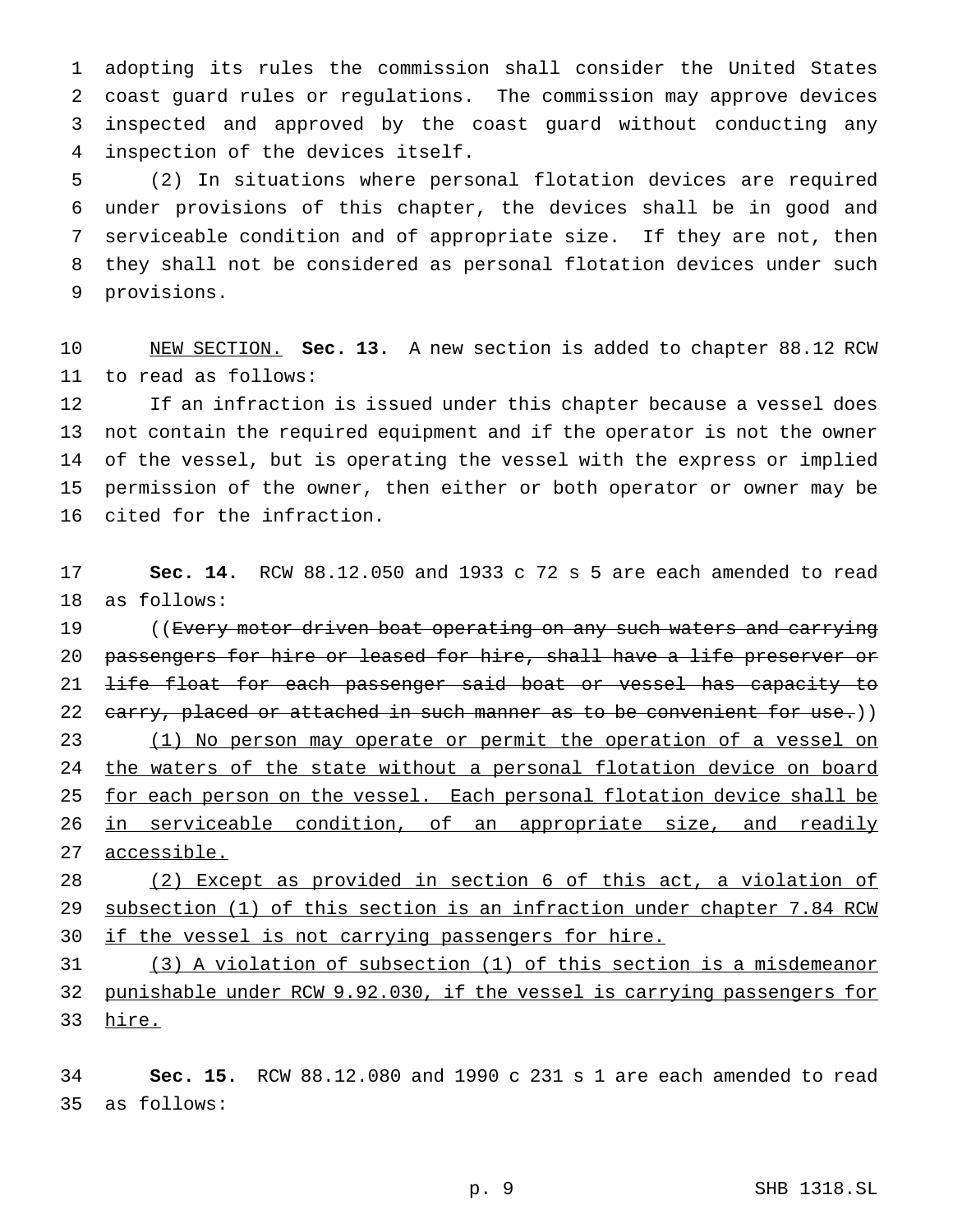(1) The purpose of this section is to promote safety in water skiing on the waters of Washington state, provide a means of ensuring safe water skiing and promote the enjoyment of water skiing.

 (2) ((When used in this section, the following words and phrases shall have the meanings designated in this section unless a different meaning is expressly provided or unless the context clearly indicates otherwise.

 (a) "Operator" means the individual in physical control of a 9 vessel. The operator of a personal watercraft shall be at least 10 fourteen years of age.

 (b) "Observer" means the individual riding in a vessel who shall be 12 responsible for observing the water skier at all times. The observer 13 and the operator shall not be the same person. The observer shall be an individual who meets the minimum qualifications for an observer established by rules of the state parks and recreation commission.

 $(e)$  "Personal watercraft" means a vessel of less than sixteen feet 17 which uses a motor powering a water jet pump, as its primary source of 18 motive power and which is designed to be operated by a person sitting, 19 standing, or kneeling on, or being towed behind the vessel, rather than 20 in the conventional manner of sitting or standing inside the vessel.

21 (d) "Vessel" means every watercraft used or capable of being used 22 as a means of transportation on the water, other than a seaplane.

 (e) "Waters of Washington state" means any waters within the 24 territorial limits of Washington state.

 $(3)$  (3)) No vessel ((which has in tow a person or persons on water 26 skis, or similar contrivance shall be operated)) operator may tow or 27 attempt to tow a water skier on any waters of Washington state unless such craft shall be occupied by at least an operator and an observer. The observer shall continuously observe the person or persons being towed and shall display a flag immediately after the towed person or persons fall into the water, and during the time preparatory to skiing while the person or persons are still in the water. Such flag shall be a bright red or brilliant orange color, measuring at least twelve inches square, mounted on a pole not less than twenty-four inches long and displayed as to be visible from every direction. This subsection does not apply to a personal watercraft, the design of which makes no provision for carrying an operator or any other person on board, and that is actually operated by the person or persons being towed. Every remote-operated personal watercraft shall have a flag attached which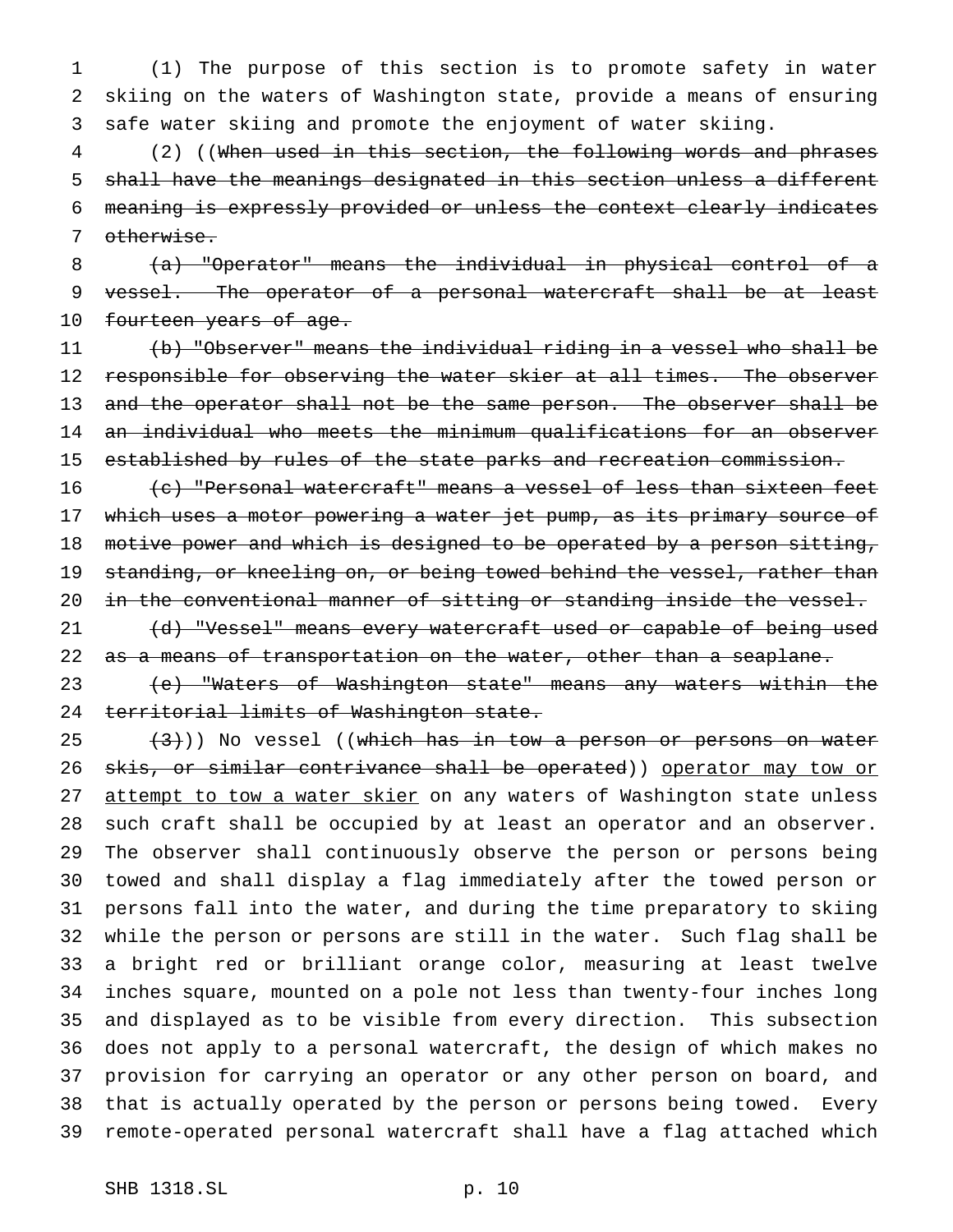1 meets the requirements of this subsection. Except as provided under section 6 of this act, a violation of this subsection is an infraction under chapter 7.84 RCW.

 (3) The observer and the operator shall not be the same person. The observer shall be an individual who meets the minimum qualifications for an observer established by rules of the commission. Except as provided under section 6 of this act, a violation of this subsection is an infraction under chapter 7.84 RCW.

9 (4) No person shall engage or attempt to engage in water skiing( $\left(\frac{1}{\sqrt{2}}\right)^{1/2}$ 10 or operate or ride on a personal watercraft,)) without wearing ((an adequate and effective United States coast guard approved type I, II, 12 III, or V personal floatation device in good and serviceable condition 13 and of appropriate size, or a wet suit which is approved for personal 14 floatation by the United States coast guard. A person operating a personal watercraft equipped by the manufacturer with a lanyard type engine cutoff switch must attach the lanyard to his or her person, 17 clothing, or personal floatation device as is appropriate for the specific vessel. It is unlawful for any person to remove or disable a 19 cutoff switch which was installed by the manufacturer)) a personal flotation device. Except as provided under section 6 of this act, a violation of this subsection is an infraction under chapter 7.84 RCW. (5) No person shall engage or attempt to engage in water skiing, or operate any vessel to tow a water skier, on the waters of Washington state during the period from one hour after sunset until one hour prior to sunrise. A violation of this subsection is a misdemeanor,

punishable as provided under RCW 9.92.030.

27 (6) ((No person shall operate a personal watercraft on the waters of Washington state during the period from sunset until sunrise.

29  $(7)$ )) No person engaged in water skiing((, or the operation of a 30 personal watercraft, () either as operator, observer, or skier, shall 31 conduct himself or herself in a ((negligent)) reckless manner that 32 willfully or wantonly endangers, or is likely to endanger, any person or property. A violation of this subsection is a misdemeanor as provided under RCW 9.92.030.

 $(35$  ( $(\overline{8})$ ) (7) The requirements of subsections (2), (3), (4), and (5) of this section shall not apply to persons engaged in tournaments, competitions, or exhibitions that have been authorized or otherwise permitted by the appropriate agency having jurisdiction and authority to authorize such events.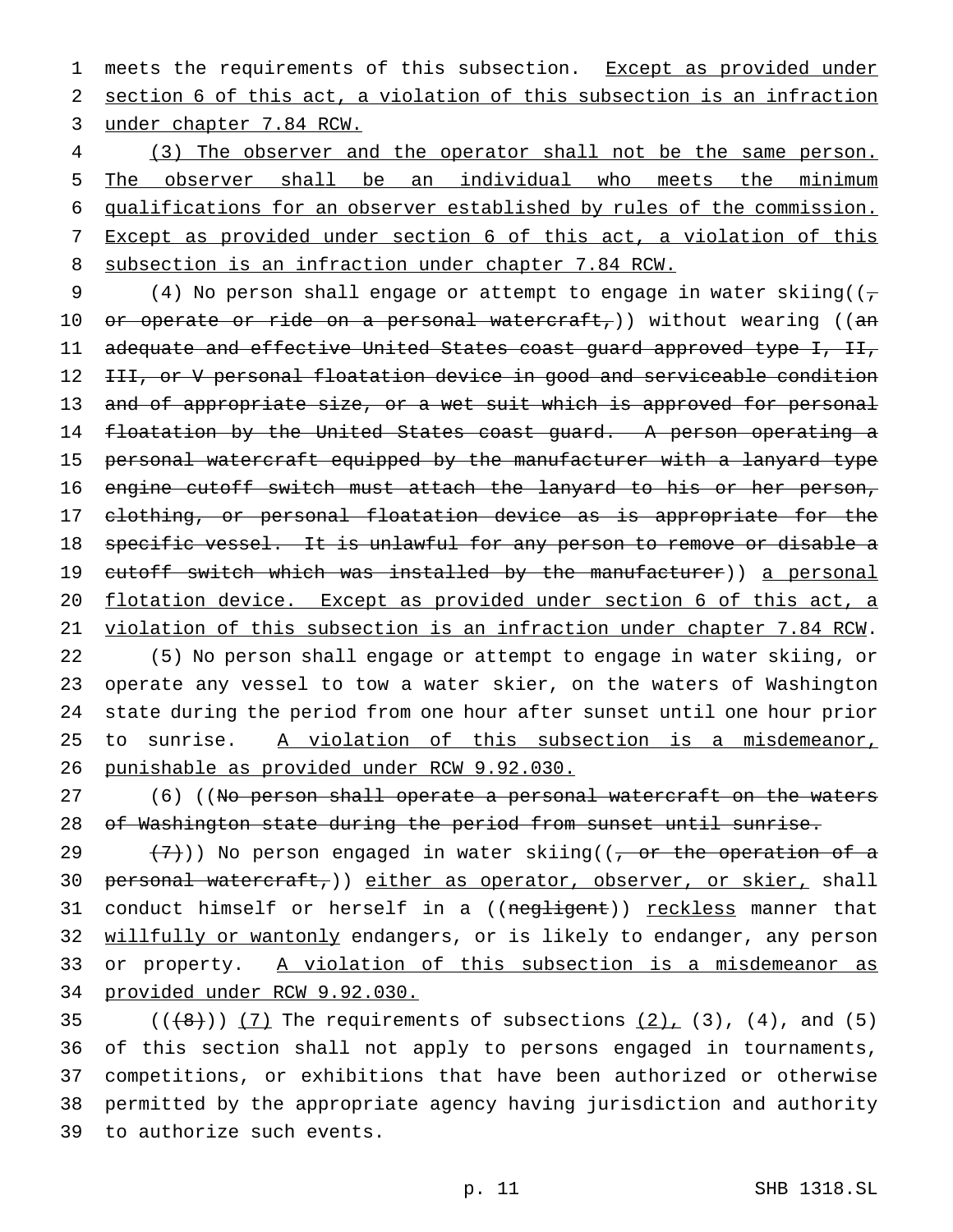$((49)$  It shall be unlawful for a person to lease, hire, or rent a personal watercraft to any person who is under sixteen years of age.))

 NEW SECTION. **Sec. 16.** A new section is added to chapter 88.12 RCW to read as follows:

 (1) A person shall not load or permit to be loaded a vessel with passengers or cargo beyond its safe carrying ability or carry passengers or cargo in an unsafe manner taking into consideration weather and other existing operating conditions.

 (2) A person shall not operate or permit to be operated a vessel equipped with a motor or other propulsion machinery of a power beyond the vessel's ability to operate safely, taking into consideration the vessel's type, use, and construction, the weather conditions, and other existing operating conditions.

 (3) A violation of subsection (1) or (2) of this section is an infraction punishable as provided under chapter 7.84 RCW except as provided under section 6 of this act or where the overloading or overpowering is reasonably advisable to effect a rescue or for some similar emergency purpose.

 (4) If it appears reasonably certain to any law enforcement officer that a person is operating a vessel clearly loaded or powered beyond its safe operating ability and in the judgment of that officer the operation creates an especially hazardous condition, the officer may direct the operator to take immediate and reasonable steps necessary for the safety of the individuals on board the vessel, including directing the operator to return to shore or a mooring and to remain there until the situation creating the hazard is corrected or ended. Failure to follow the direction of an officer under this subsection is a misdemeanor punishable as provided under RCW 9.92.030.

 NEW SECTION. **Sec. 17.** A new section is added to chapter 88.12 RCW to read as follows:

 (1) A person shall not operate a personal watercraft unless each person aboard the personal watercraft is wearing a personal flotation device approved by the commission. Except as provided for in section 6 of this act, a violation of this subsection is a civil infraction punishable under RCW 7.84.100.

 (2) A person operating a personal watercraft equipped by the manufacturer with a lanyard-type engine cutoff switch shall attach the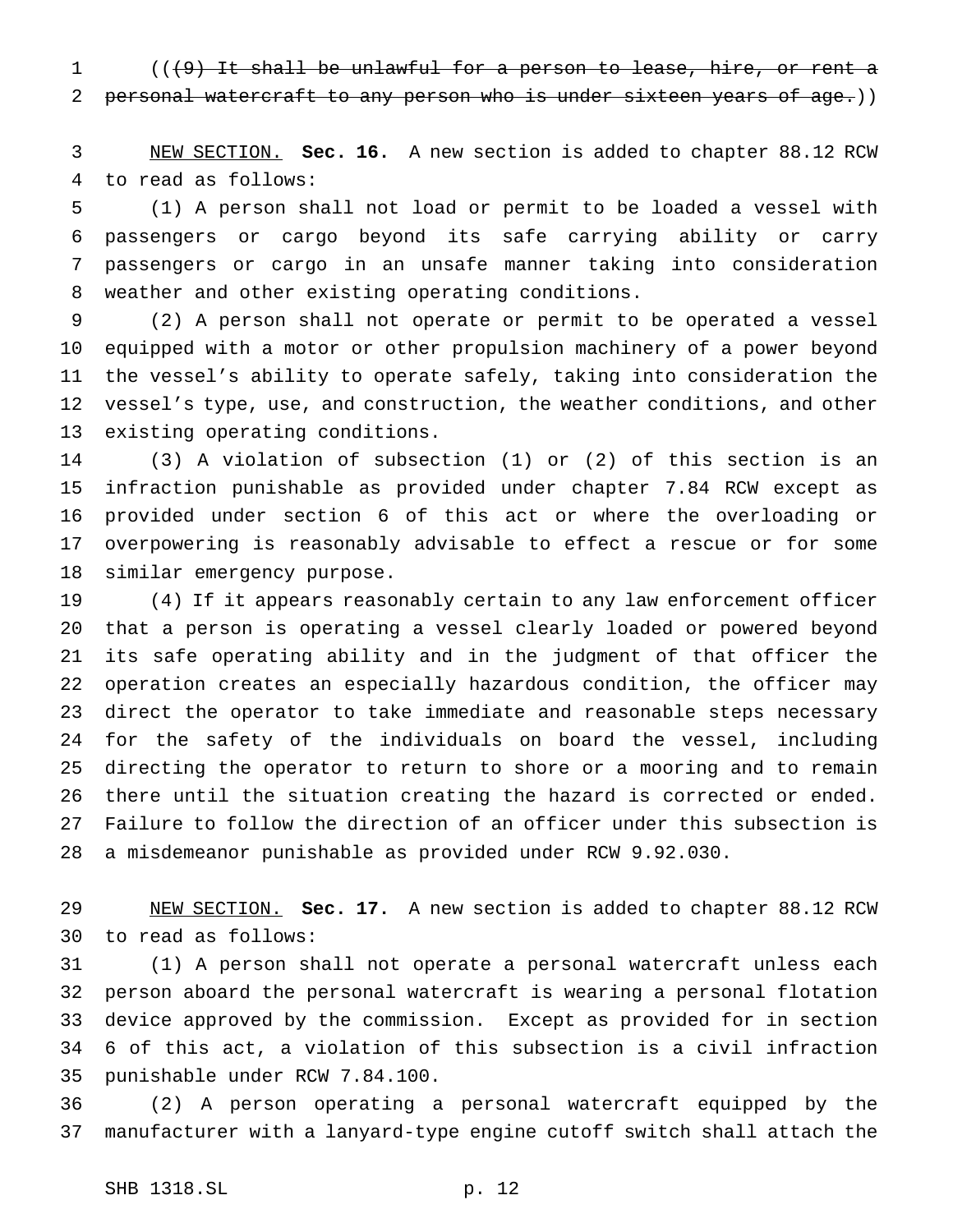lanyard to his or her person, clothing, or personal flotation device as appropriate for the specific vessel. It is unlawful for any person to remove or disable a cutoff switch that was installed by the manufacturer.

 (3) A person shall not operate a personal watercraft during darkness.

 (4) A person under the age of fourteen shall not operate a personal watercraft on the waters of this state.

 (5) A person shall not operate a personal watercraft in a reckless manner, including recklessly weaving through congested vessel traffic, recklessly jumping the wake of another vessel unreasonably or unnecessarily close to the vessel or when visibility around the vessel is obstructed, or recklessly swerving at the last possible moment to avoid collision.

 (6) A person shall not lease, hire, or rent a personal watercraft to a person under the age of sixteen.

 (7) Subsections (1) through (6) of this section shall not apply to a performer engaged in a professional exhibition or a person participating in a regatta, race, marine parade, tournament, or exhibition authorized or otherwise permitted by the appropriate agency having jurisdiction and authority to authorize such events.

 (8) Violations of subsections (2) through (6) of this section constitute a misdemeanor under RCW 9.92.030.

 **Sec. 18.** RCW 88.12.130 and 1984 c 183 s 1 are each amended to read as follows:

 (1) The operator of a vessel involved in a collision, accident, or other casualty, to the extent the operator can do so without serious danger to the operator's own vessel or persons aboard, shall render all practical and necessary assistance to persons affected by the collision, accident, or casualty to save them from danger caused by the incident. Under no circumstances may the rendering of assistance or other compliance with this section be evidence of the liability of such 33 operator for the collision, accident, or casualty. ((The operator shall also give his or her name, address, and the identification of the 35 operator's vessel to the state parks and recreation commission and any 36 person injured and to the owner of any property damaged)) The operator shall also give all pertinent accident information, as specified by 38 rule by the commission, to the law enforcement agency having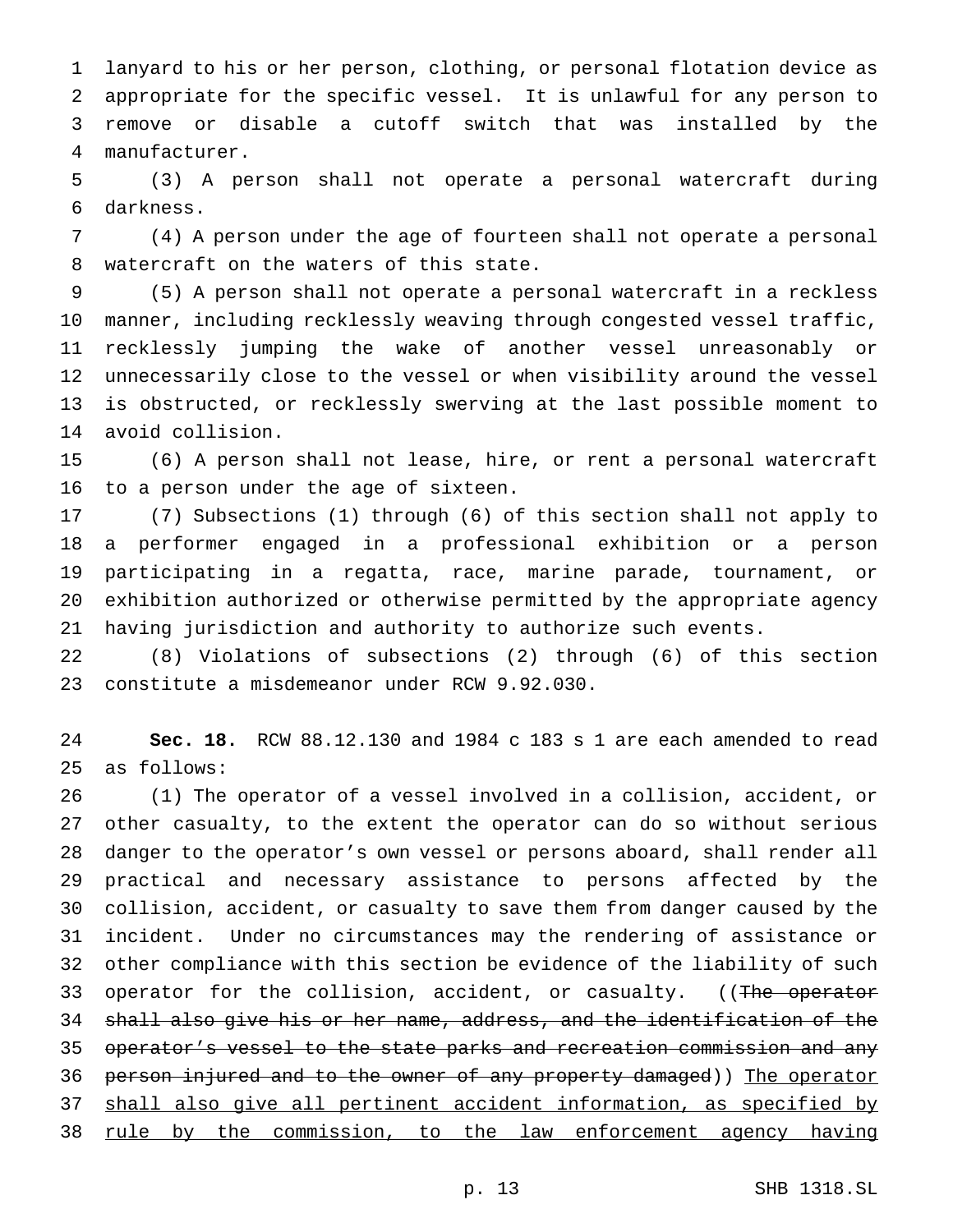jurisdiction: PROVIDED, That this requirement shall not apply to operators of vessels when they are participating in an organized 3 competitive event ((covered by a permit issued by the United States 4 coast guard)) authorized or otherwise permitted by the appropriate agency having jurisdiction and authority to authorize such events. These duties are in addition to any duties otherwise imposed by law. Except as provided for in section 6 of this act, a violation of this subsection is a civil infraction punishable under RCW 7.84.100.

 (2) Any person who complies with subsection (1) of this section or who gratuitously and in good faith renders assistance at the scene of a vessel collision, accident, or other casualty, without objection of the person assisted, shall not be held liable for any civil damages as a result of the rendering of assistance or for any act or omission in providing or arranging salvage, towage, medical treatment, or other assistance, where the assisting person acts as any reasonably prudent person would have acted under the same or similar circumstances.

 **Sec. 19.** RCW 88.12.160 and Code 1881 s 3242 are each amended to read as follows:

19 Any person taking up any ((scow, boat, skiff, canoe, or other water 20  $eraff$ ,)) vessel found adrift, and out of the custody of the owner, in 21 ((any stream or body of water, within, or bordering upon)) waters of 22 this state, shall forthwith notify the owner thereof, if to him or her 23 known, or if upon reasonable inquiry he or she can ascertain the name and residence of the owner, and request such owner to pay all 25 reasonable charges, and take such ((water craft)) vessel away.

 **Sec. 20.** RCW 88.12.170 and Code 1881 s 3243 are each amended to read as follows:

 Such notice shall be given personally, or in writing; if in writing, it shall be served upon the owner, or may be sent by mail to 30 the post office where such owner usually receives his or her letters. 31 Such notice shall inform the party where the ((scow, boat, skiff, 32 canoe, or other water craft)) vessel was taken up, and where it may be 33 found, and what amount the taker-up or finder demands for his or her charges.

 **Sec. 21.** RCW 88.12.180 and Code 1881 s 3244 are each amended to read as follows:

SHB 1318.SL p. 14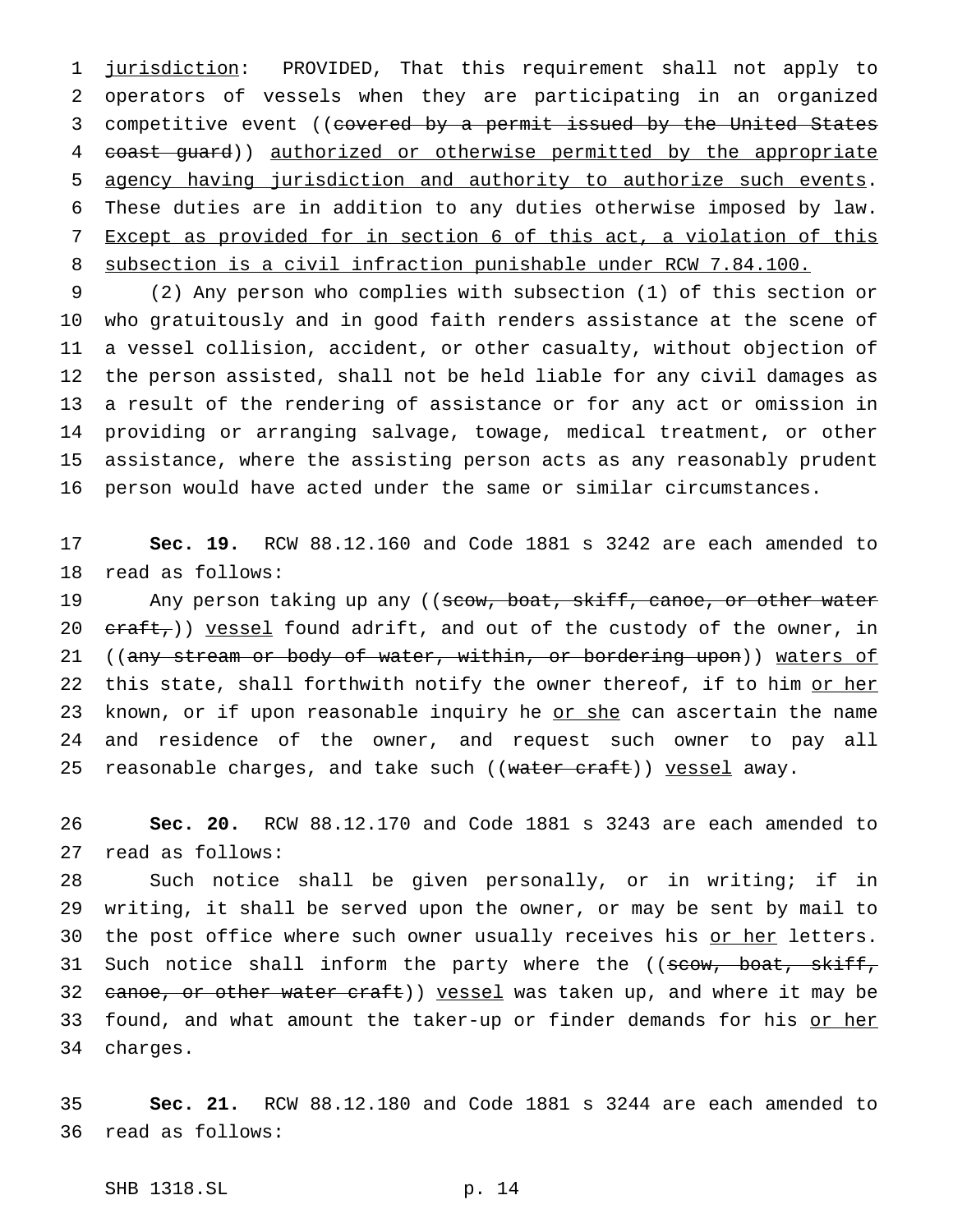1 In all cases where notice is not given personally, it shall be the 2 duty of the taker-up to post up at the post office nearest the place 3 where such ((scow, boat, skiff, canoe, or other water craft)) vessel 4 may be taken up, a written notice of the taking up of such ((water 5 craft)) yessel, which shall contain a description of the same, with the 6 name, if any is painted thereon, also the place where taken up, the 7 place where the property may be found, and the charge for taking the 8 same up. If the taker-up is traveling upon ((such stream or body of)) 9 waters of the state, such notice shall be posted up at the first post 10 office he <u>or she</u> shall pass after the taking up; and in all cases, he 11 or she shall at the time when, and place where, he or she posts up such 12 notice, also mail a copy of such notice, directed to the postmaster of 13 each post office on ((said stream or body of)) waters of the state, and 14 within fifty miles of the place where such ((water craft)) yessel is 15 taken up.

16 **Sec. 22.** RCW 88.12.190 and Code 1881 s 3245 are each amended to 17 read as follows:

18 Every person taking up any ((scow, boat, skiff, canoe, or other 19 water craft,)) vessel so found adrift, and giving the notice herein 20 required, shall be entitled to receive from the owner claiming the 21 property, a reasonable compensation for his or her time, services, 22 expenses, and risk in taking up said property, and take notice of the 23 same, to be settled by agreement between the parties. In case ((he)) 24 the person has not, within ten days after the taking up, substantially 25 complied with the provisions of this chapter in giving the notice, 26 ((he)) the person shall be entitled to no compensation, but he or she 27 shall be liable to all damages the owner may have suffered, and be also 28 liable to the owner for the value of the use of ((said water craft)) 29 the vessel, from the time of taking it up until the same is delivered 30 to the owner.

31 **Sec. 23.** RCW 88.12.200 and 1987 c 202 s 248 are each amended to 32 read as follows:

 In case the parties cannot agree on the amount to be paid the taker-up, or the ownership, and the sum claimed is less than one 35 ((hundred)) thousand dollars, the owner may file a complaint, setting out the facts, and the judge, on hearing, shall decide the same with a jury, or not, and in the same manner as is provided in ordinary civil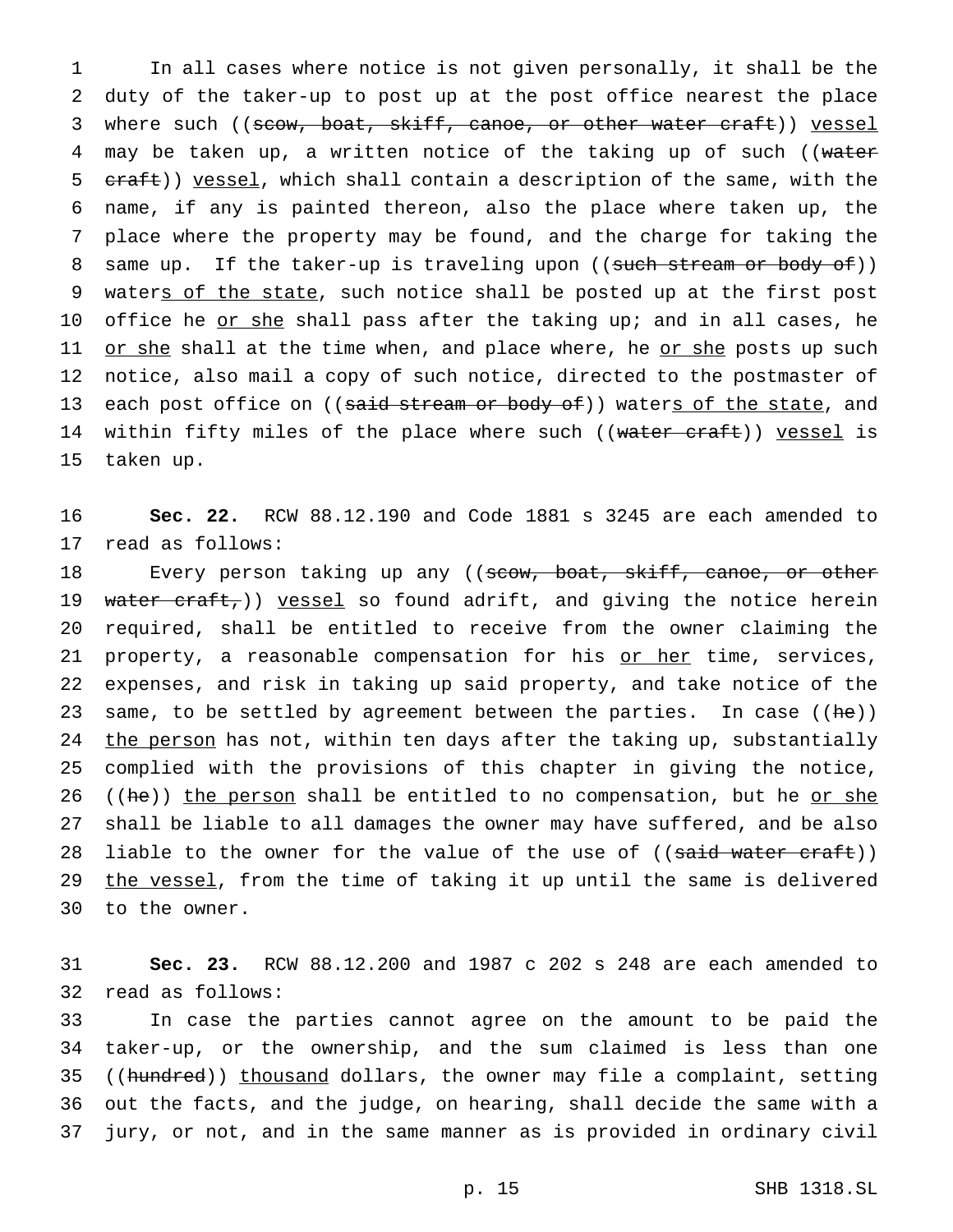actions before a district judge. If the amount claimed by the taker-up 2 is more than one ((hundred)) thousand dollars, the owner shall file his or her complaint in the superior court of the county where the property is, and trial shall be had as in other civil actions; but if the taker-5 up claims more than one ((hundred)) thousand dollars, and a less amount is awarded him or her, he or she shall be liable for all the costs in the superior court; and in all cases where the taker-up shall recover a less amount than has been tendered him or her by the owner or claimant, previous to filing his or her complaint, he or she shall pay the costs before the district judge or in the superior court: PROVIDED, That in all cases the owner, after filing his or her complaint before a district judge, shall be entitled to the possession 13 of ((such water craft)) the vessel, upon giving bond, with security to the satisfaction of the judge, in double the amount claimed by the taker-up. When the complaint is filed in the superior court, the clerk thereof shall approve the security of the bond. The bond shall be conditioned to pay such costs as shall be awarded to the finder or 18 taker-up of such ((scow, boat, skiff, canoe, or other water craft)) 19 vessel.

 **Sec. 24.** RCW 88.12.210 and Code 1881 s 3247 are each amended to read as follows:

22 In case the taker-up shall use the ((scow, boat, skiff, canoe or 23 other water craft)) vessel, more than is necessary to put it into a 24 place of safety, he or she shall be liable to the owner for such use, 25 and for all damage; and in case it shall suffer injury from his or her 26 neglect to take suitable care of it, he or she shall be liable to the owner for all damage.

 **Sec. 25.** RCW 88.12.220 and 1987 c 202 s 249 are each amended to read as follows:

30 In case such ((water craft)) vessel is of less value than one hundred dollars, and is not claimed within three months, the taker-up may apply to a district judge of the district where the property is, who, upon being satisfied that due notice has been given, and that the owner cannot, with reasonable diligence be found, shall order the 35 ((scow, boat, skiff, canoe, or other water craft)) yessel to be sold, and after paying the taker-up such sum as he or she shall be entitled to, and the costs, the balance shall be paid the county treasurer as is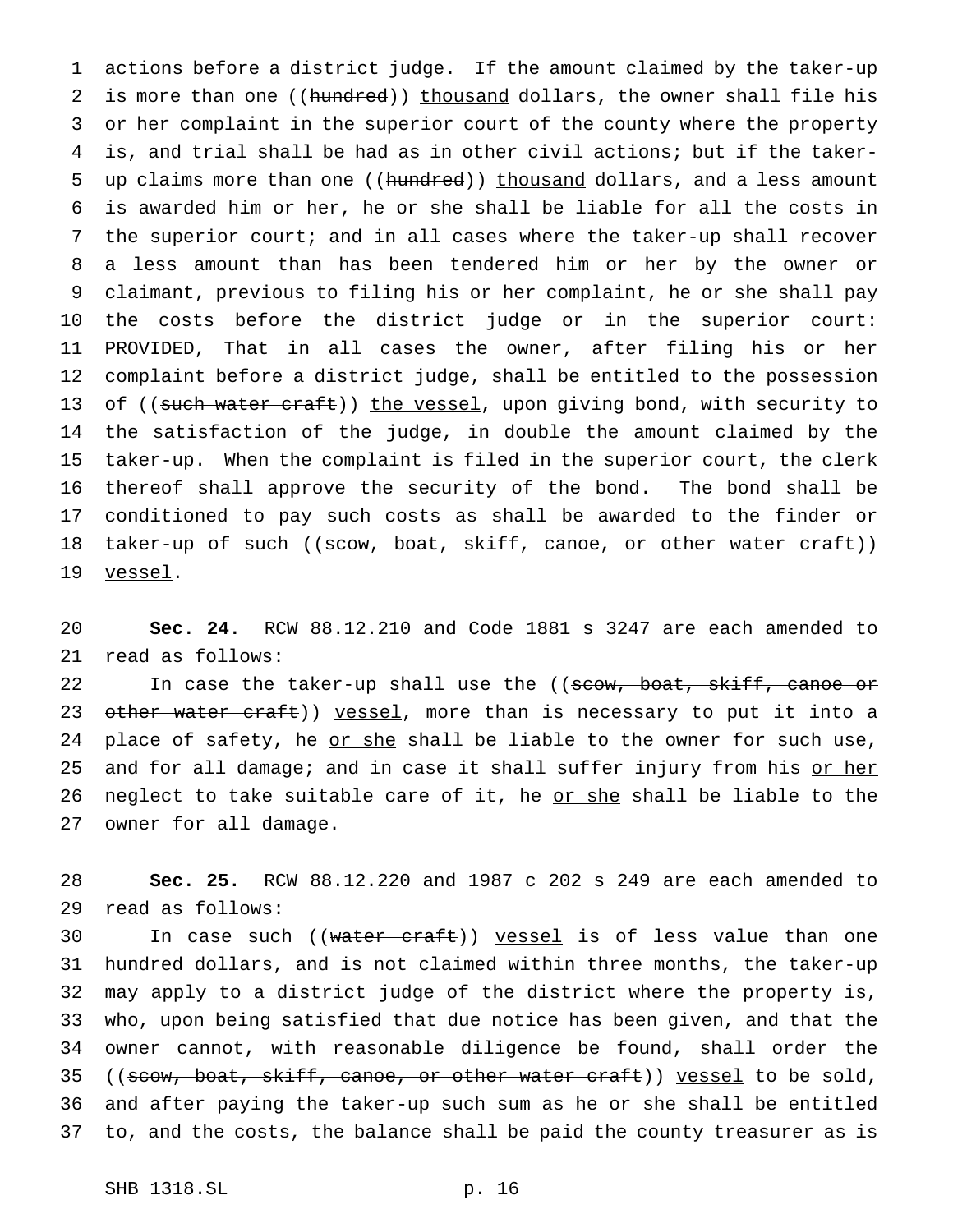1 provided in the case of the sale of estrays. In case the ((scow, boat, 2 skiff, canoe, or other water craft,) vessel exceeds one hundred dollars, and is not claimed within six months, application shall be made to the superior court of the county, and the same proceeding shall be thereupon had. All sales made under this section shall be conducted as sales of personal property on execution.

7 **Sec. 26.** RCW 88.12.230 and 1986 c 217 s 1 are each amended to read 8 as follows:

9 The purpose of ((this chapter)) RCW 88.12.250 through 88.12.320 is 10 to further the public interest, welfare, and safety by providing for 11 the protection and promotion of safety in the operation of 12 ((watercraft)) vessels carrying passengers for hire on the whitewater 13 rivers of this state.

14 NEW SECTION. **Sec. 27.** A new section is added to chapter 88.12 RCW 15 to read as follows:

16 Except as provided in RCW 88.12.320(3), the commission of a 17 prohibited act under RCW 88.12.250 through 88.12.320 constitutes a 18 misdemeanor, punishable as provided under RCW 9.92.030.

19 **Sec. 28.** RCW 88.12.250 and 1986 c 217 s 3 are each amended to read 20 as follows:

21 (1) No person may operate any ((watercraft)) vessel carrying 22 passengers for hire on whitewater rivers in a manner that interferes 23 with other ((watercraft)) vessels or with the free and proper 24 navigation of the rivers of this state.

25 (2) Every operator of a ((watercraft)) vessel carrying passengers 26 for hire on whitewater rivers shall at all times operate the 27 ((watercraft)) vessel in a careful and prudent manner and at such a 28 speed as to not endanger the life, limb, or property of any person.

29 (3) No ((watercraft)) vessel carrying passengers for hire on 30 whitewater rivers may be loaded with passengers or cargo beyond its 31 safe carrying capacity taking into consideration the type and 32 construction of the ((watercraft)) vessel and other existing operating 33 conditions. In the case of inflatable ((erafts)) vessels, safe 34 carrying capacity in whitewater shall be considered as less than the 35 United States Coast Guard capacity rating for each ((watercraft))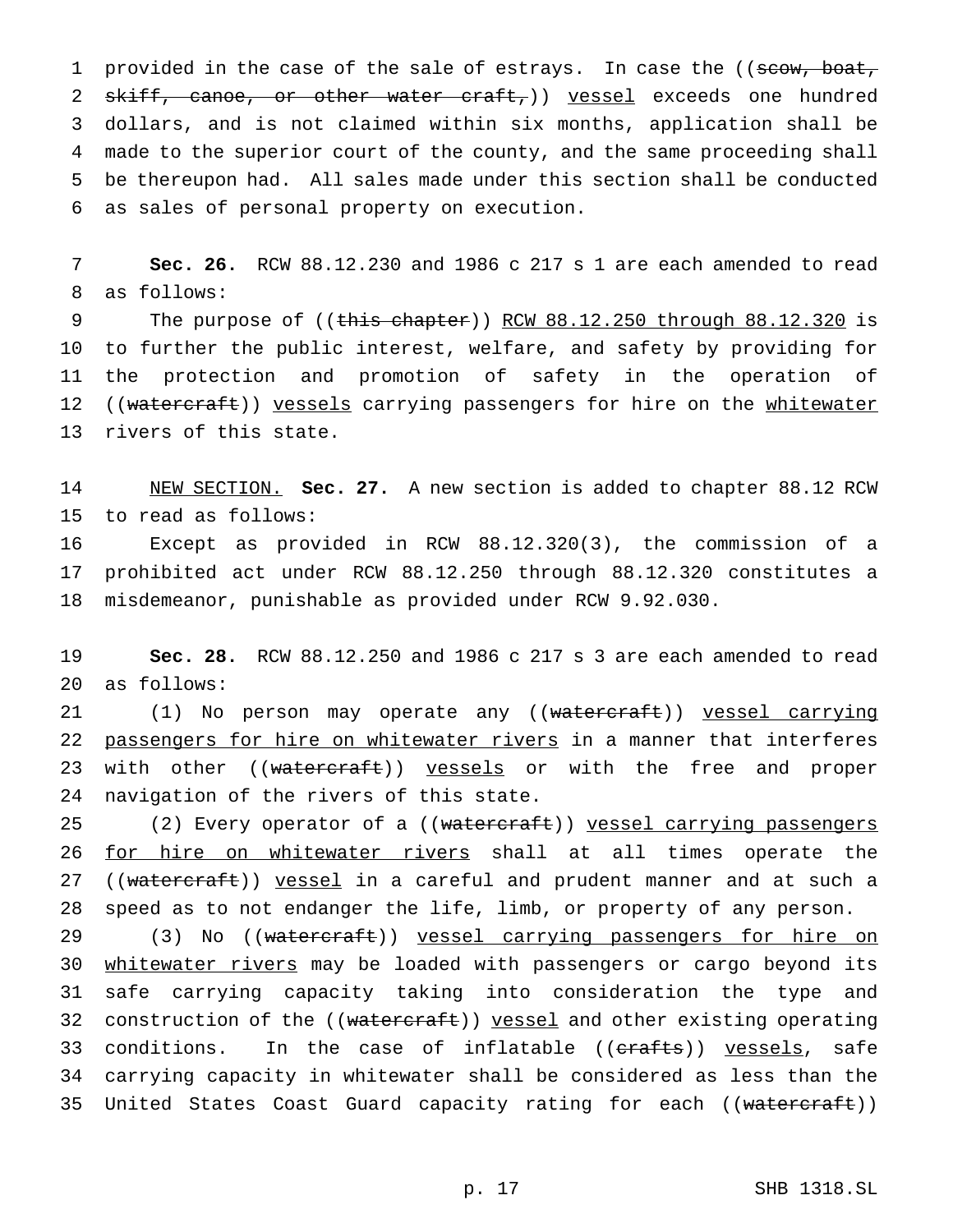1 vessel. This subsection shall not apply in cases of an unexpected 2 emergency on the river.

3 (4) Individuals licensed under chapter 77.32 RCW and acting as 4 fishing guides are exempt from section 27 of this act and RCW 88.12.260 5 through 88.12.320.

6 **Sec. 29.** RCW 88.12.260 and 1986 c 217 s 4 are each amended to read 7 as follows:

8 (1) Except as provided in subsection (2) of this section, 9 ((watercraft)) vessels on whitewater rivers proceeding downstream have 10 the right of way over ((watercraft)) vessels proceeding upstream.

11 (2) In all cases, ((watercraft)) yessels not under power proceeding 12 downstream on whitewater rivers have the right of way over motorized 13 craft underway.

14 **Sec. 30.** RCW 88.12.280 and 1986 c 217 s 6 are each amended to read 15 as follows:

16 (1) While carrying passengers for hire on whitewater rivers 17 ((sections)) in this state, the operator and owner of the vessel shall: 18  $((+1))$  (a) If using inflatable ((watercraft)) vessels, use only 19 ((watercraft)) vessels with three or more separate air chambers;

20  $((+2))$  (b) Ensure that all passengers and operators are wearing a 21 securely fastened ((United States Coast Guard approved type III or type 22 V life jacket in good condition)) personal flotation device;

23  $((+3))$   $(c)$  Ensure that each  $((\text{watercraft}))$  vessel has accessible 24 a spare United States coast guard-approved type III or type V ((life 25  $\frac{1}{10}$   $\frac{1}{100}$   $\frac{1}{100}$   $\frac{1}{100}$   $\frac{1}{100}$   $\frac{1}{100}$   $\frac{1}{100}$   $\frac{1}{100}$   $\frac{1}{100}$   $\frac{1}{100}$   $\frac{1}{100}$   $\frac{1}{100}$   $\frac{1}{100}$   $\frac{1}{100}$   $\frac{1}{100}$   $\frac{1}{100}$   $\frac{1}{100}$   $\frac{1}{100}$   $\frac{$ 

26 ( $(\frac{4}{4})$ ) (d) Ensure that each ((watercraft)) yessel has on it a 27 bagged throwable line with a floating line and bag;

28  $((+5))$  (e) Ensure that each ((watercraft)) vessel has accessible 29 an adequate first-aid kit;

30  $((+6))$  <u>(f</u>) Ensure that each ((watercraft)) yessel has a spare 31 propelling device;

32  $((+7))$  (g) Ensure that a repair kit and air pump are accessible to 33 inflatable ((watercraft)) yessel; and

 $34$  (( $\{8\})$ ) (h) Ensure that equipment to prevent and treat hypothermia 35 is accessible to all ((watercraft)) vessels on a trip.

36 (2) No person may operate on the whitewater rivers of this state a 37 vessel carrying passengers for hire unless the person has successfully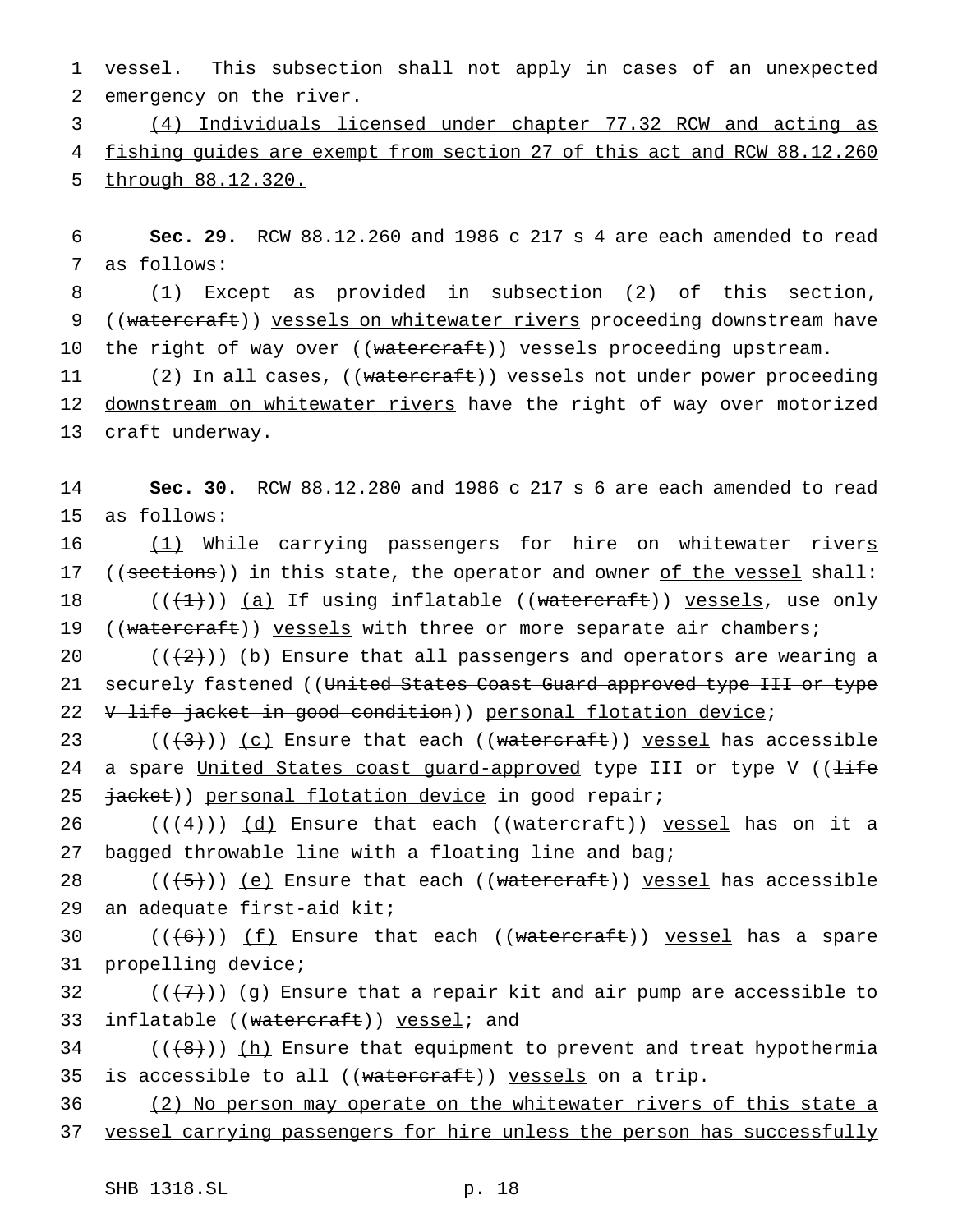completed a lifesaving training course meeting standards adopted by the

commission.

 **Sec. 31.** RCW 88.12.290 and 1986 c 217 s 7 are each amended to read as follows:

 (1) ((Watercraft)) Vessel operators and passengers on any trip carrying passengers for hire on whitewater rivers of the state shall not allow the use of alcohol during the course of a trip on a whitewater river section in this state.

9 (2) Any ((watercraft)) vessel carrying passengers for hire on any whitewater river section in this state must be accompanied by at least 11 one other ((watercraft)) vessel under the supervision of the same operator or owner or being operated by a person registered under RCW 88.12.320 or an operator under the direction or control of a person registered under RCW 88.12.320.

 **Sec. 32.** RCW 88.12.390 and 1989 c 393 s 4 are each amended to read as follows:

 (1) A marina which meets one or more of the following criteria shall be designated by the commission as appropriate for installation 19 of a sewage pumpout or ((sewage)) dump ((station)) unit:

 (a) The marina is located in an environmentally sensitive or polluted area; or

 (b) The marina has one hundred twenty-five slips or more and there 23 is a lack of sewage  $pumpout((s))$  or dump units within a reasonable distance.

 (2) In addition to subsection (1) of this section, the commission may at its discretion designate a marina as appropriate for 27 installation of a sewage pumpout or ((sewage)) dump ((station)) unit if 28 there is a demonstrated need for a sewage pumpout or ((sewage)) dump 29 ((station)) unit at the marina based on professionally conducted studies undertaken by federal, state, or local government, or the private sector; and it meets the following criteria:

 (a) The marina provides commercial services, such as sales of food, fuel or supplies, or overnight or live-aboard moorage opportunities; (b) The marina is located at a heavily used boating destination or on a heavily traveled route, as determined by the commission; or 36 (c) There is a lack of adequate sewage pumpout ((station)) or dump 37 unit capacity within a reasonable distance.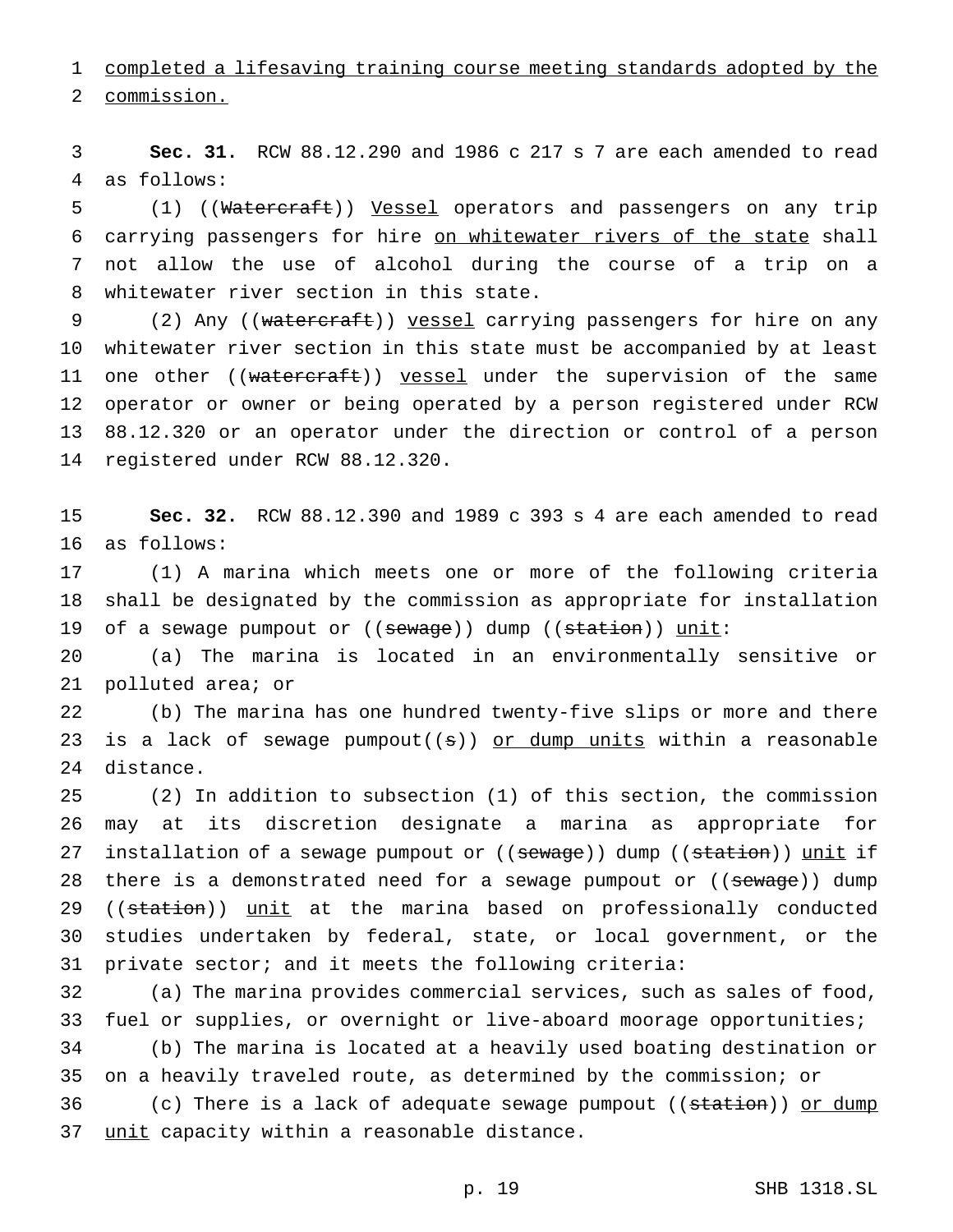(3) Exceptions to the designation made under this section may be made by the commission if no sewer, septic, water, or electrical services are available at the marina.

 (4) In addition to marinas, the commission may designate boat launches or boater destinations as appropriate for installation of a 6 sewage pumpout or ((sewage)) dump ((station)) unit based on the criteria found in subsections (1) and (2) of this section.

 **Sec. 33.** RCW 88.12.400 and 1989 c 393 s 5 are each amended to read as follows:

 (1) Marinas and boat launches designated as appropriate for 11 installation of a sewage pumpout or ((sewage)) dump ((station)) unit under RCW 88.12.390 shall be eligible for funding support for installation of such facilities from funds specified in RCW 88.12.450. The commission shall notify owners or operators of all designated marinas and boat launches of the designation, and of the availability of funding to support installation of appropriate sewage disposal facilities. The commission shall encourage the owners and operators to apply for available funding.

 (2) The commission shall seek to provide the most cost-efficient and accessible facilities possible for reducing the amount of boat 21 waste entering the state's waters. The commission shall consider 22 providing funding support for portable pumpout facilities in this effort.

 (3) The commission shall contract with, or enter into an interagency agreement with another state agency to contract with, applicants based on the criteria specified below:

 (a)(i) Contracts may be awarded to publicly owned, tribal, or privately owned marinas or boat launches.

 (ii) Contracts may provide for state reimbursement to cover eligible costs as deemed reasonable by commission rule. Eligible costs include purchase, installation, or major renovation of the sewage 32 pumpout or ((sewage)) dump ((stations)) units, including sewer, water, electrical connections, and those costs attendant to the purchase, installation, and other necessary appurtenances, such as required pier space, as determined by the commission.

36 (iii) Ownership of the sewage pumpout or ((sewage)) dump 37 ((station)) unit will be retained by the state through the commission in privately owned marinas. Ownership of the sewage pumpout or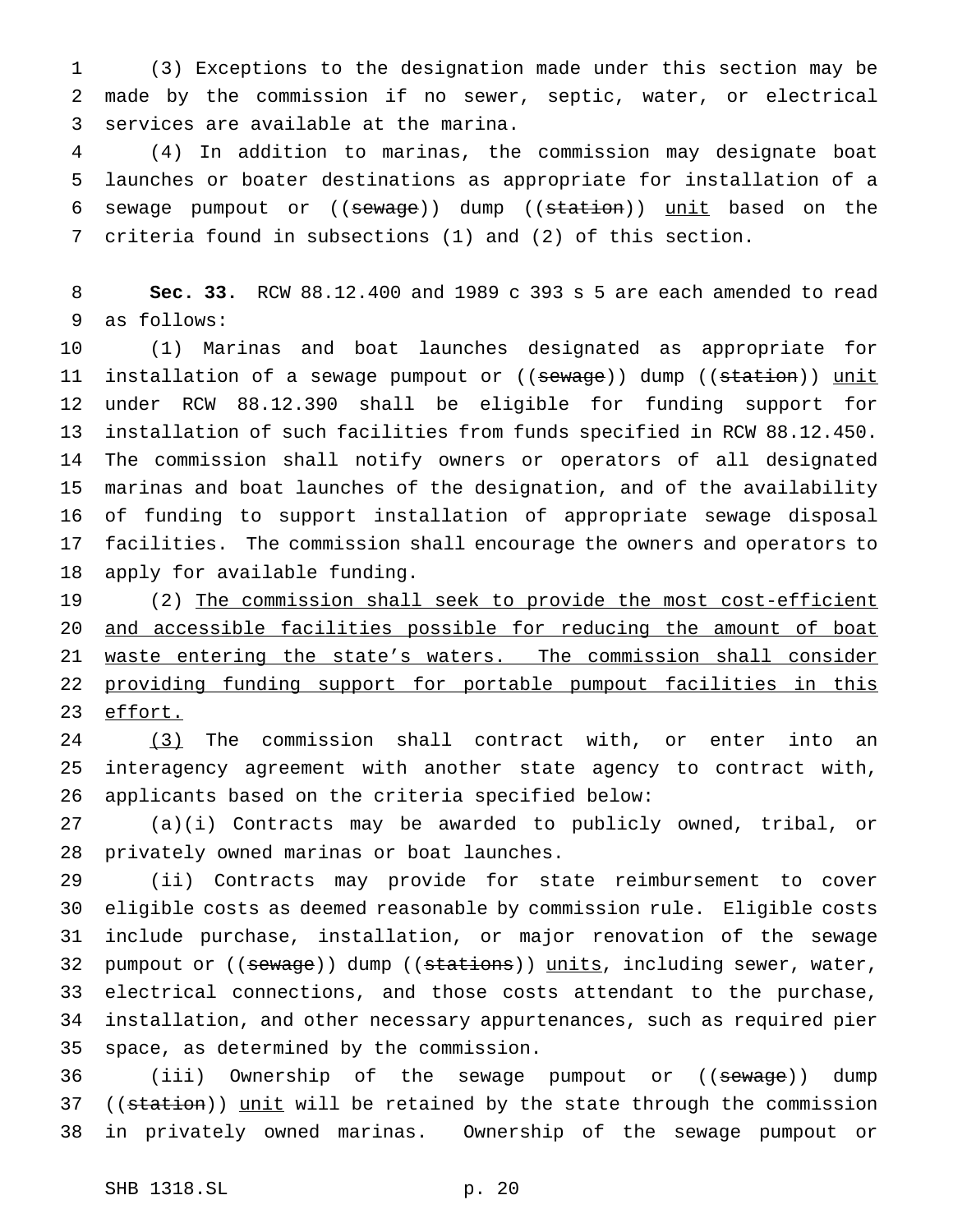1 ((sewage)) dump ((station)) unit in publicly owned marinas will be held 2 by the public entity.

 (iv) Operation, normal and expected maintenance, and ongoing 4 utility costs will be the responsibility of the ((marina or boat launch 5 operator)) contract recipient. The sewage pumpout or ((sewage)) dump ((station must)) unit shall be kept in operating condition and available for public use at all times during operating hours of the facility, excluding necessary maintenance periods.

9 (v) The ((marina owner)) contract recipient agrees to allow the 10 installation, existence and use of the sewage pumpout or ((<del>sewage</del>)) 11 dump ((station)) unit by granting an ((easement)) irrevocable license 12 for a minimum of ten years at no cost ((for such purposes)) to the 13 commission.

14 (b) Contracts awarded pursuant to (a) of this subsection shall be 15 subject, for a period of at least ten years, to the following 16 conditions:

17 (i) Any ((facility)) contract recipient entering into a contract 18 under this section must allow the boating public access to the sewage 19 pumpout or ((sewage)) dump ((station)) unit during operating hours.

20 (ii) The ((applicant)) contract recipient must agree to monitor and 21 encourage the use of the sewage pumpout or ((sewage)) dump ((station)) 22 unit, and to cooperate in any related boater environmental education 23 program administered or approved by the commission.

24 (iii) The ((applicant)) contract recipient must agree not to charge 25 a fee for the use of the sewage pumpout or ((sewage)) dump ((station)) 26 <u>unit</u>.

27 (iv) The ((applicant)) contract recipient must agree to arrange and 28 pay a reasonable fee for a periodic inspection of the sewage pumpout 29 ((facility)) or dump unit by the local health department or appropriate 30 authority.

31 (v) Use of a free sewage pumpout or ((sewage)) dump ((station)) 32 unit by the boating public shall be deemed to be included in the term 33 "outdoor recreation" for the purposes of chapter 4.24 RCW.

34 **Sec. 34.** RCW 88.12.410 and 1989 c 393 s 6 are each amended to read 35 as follows:

36 The department of ecology, in consultation with the commission, 37 shall, for initiation of the state-wide program only, develop criteria 38 for the design, installation, and operation of sewage pumpout and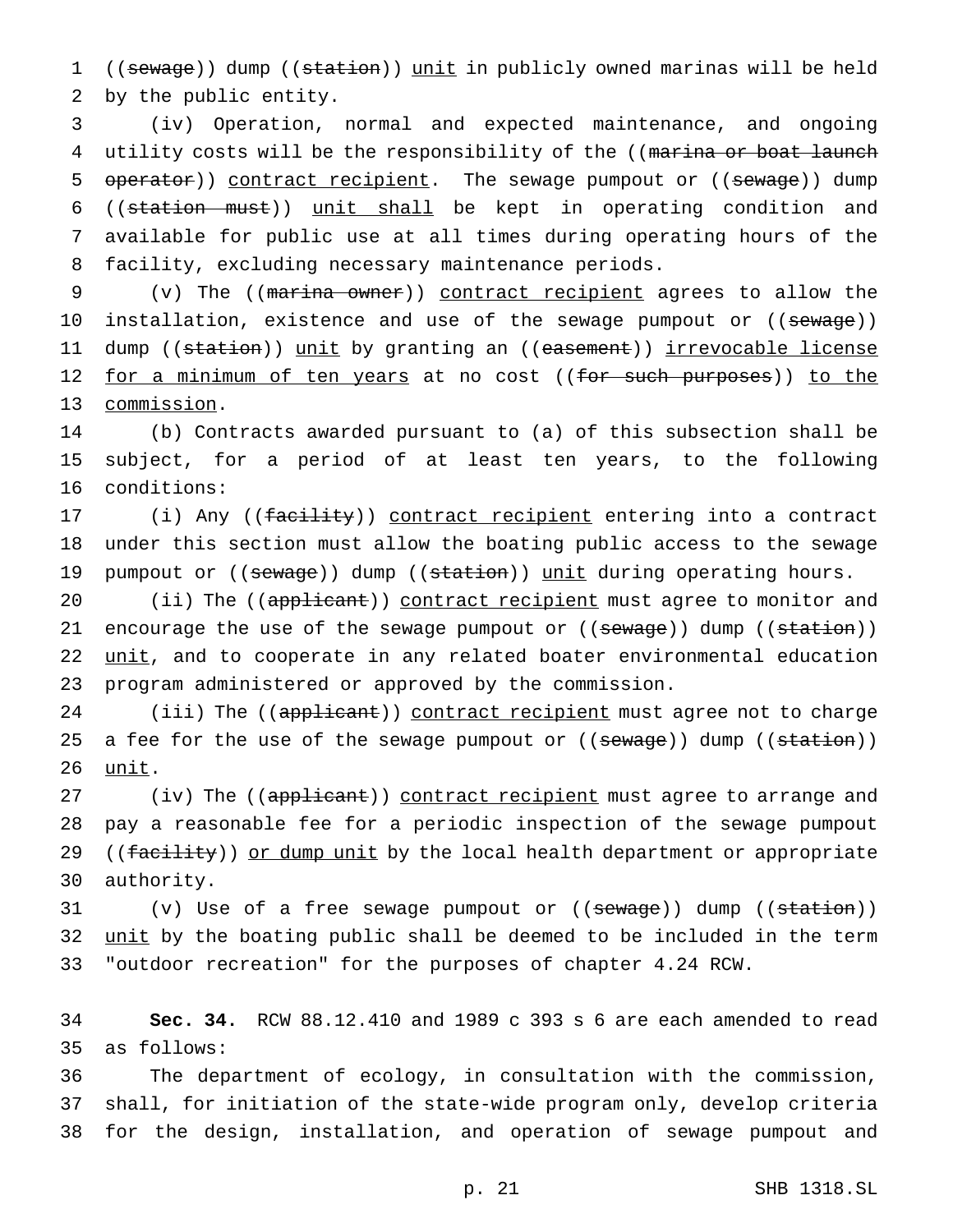1 ((sewage)) dump ((stations)) units, taking into consideration the ease 2 of access to the ((station)) unit by the boating public. The department of ecology may adopt rules to administer the provisions of this section.

 **Sec. 35.** RCW 88.12.420 and 1989 c 393 s 7 are each amended to read as follows:

 The commission shall undertake a state-wide boater environmental education program concerning the effects of boat wastes. The boater environmental education program shall provide informational materials on proper boat waste disposal methods, environmentally safe boat 11 maintenance practices, locations of sewage pumpout and ((sewage)) dump 12 ((stations)) units, and boat oil recycling facilities.

 **Sec. 36.** RCW 88.12.440 and 1989 c 393 s 9 are each amended to read as follows:

 The commission shall, in consultation with interested parties, 16 review progress on installation of sewage pumpout and ((sewage)) dump 17 ((stations)) units, the boater environmental education program, and the boating safety program. The commission shall report its findings to the legislature by December 1994.

 **Sec. 37.** RCW 88.12.450 and 1989 c 393 s 11 are each amended to read as follows:

 The amounts allocated in accordance with RCW 82.49.030(3) shall be expended upon appropriation in accordance with the following limitations:

 (1) Thirty percent of the funds shall be appropriated to the interagency committee for outdoor recreation and be expended for use by state and local government for public recreational waterway boater access and boater destination sites. Priority shall be given to critical site acquisition. The interagency committee for outdoor recreation shall administer such funds as a competitive grants program. The amounts provided for in this subsection shall be evenly divided between state and local governments.

 (2) Thirty percent of the funds shall be expended by the commission 34 exclusively for sewage pumpout or ((sewage)) dump ((stations)) units at publicly and privately owned marinas as provided for in RCW 88.12.390 and 88.12.400.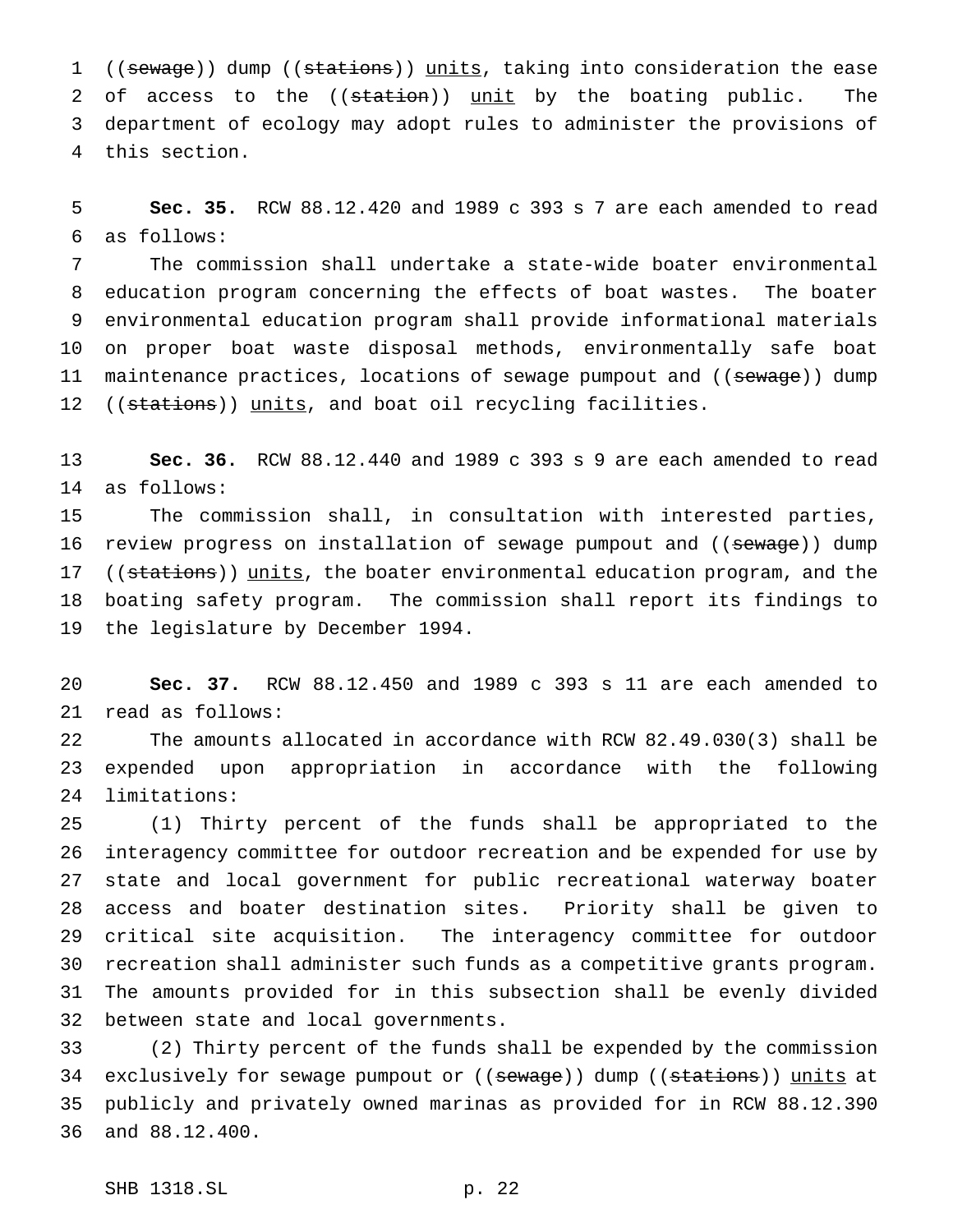(3) Twenty-five percent of the funds shall be expended for grants to state agencies and other public entities to enforce boating safety and registration laws and to carry out boating safety programs. The commission shall administer such grant program.

 (4) Fifteen percent shall be expended for instructional materials, programs or grants to the public school system, public entities, or other nonprofit community organizations to support boating safety and boater environmental education or boat waste management planning. The commission shall administer this program.

 **Sec. 38.** RCW 88.02.050 and 1989 c 17 s 1 are each amended to read as follows:

 Application for a vessel registration shall be made to the department or its authorized agent in the manner and upon forms prescribed by the department. The application shall state the name and address of each owner of the vessel and such other information as may be required by the department, shall be signed by at least one owner, 17 and shall be accompanied by a vessel registration fee of  $((\overline{\text{six}}))$  ten 18 dollars and fifty cents per year and the excise tax imposed under chapter 82.49 RCW. Any fees required for licensing agents under RCW 20 46.01.140 shall be in addition to the ((six-dollar)) ten dollar and 21 fifty cent annual registration fee.

 Upon receipt of the application and the registration fee, the department shall assign a registration number and issue a decal for each vessel. The registration number and decal shall be issued and affixed to the vessel in a manner prescribed by the department consistent with the standard numbering system for vessels set forth in volume 33, part 174, of the code of federal regulations. A valid decal affixed as prescribed shall indicate compliance with the annual registration requirements of this chapter.

 The vessel registrations and decals are valid for a period of one year, except that the director of licensing may extend or diminish vessel registration periods, and the decals therefor, for the purpose of staggered renewal periods. For registration periods of more or less than one year, the department may collect prorated annual registration fees and excise taxes based upon the number of months in the registration period. Vessel registrations are renewable every year in a manner prescribed by the department upon payment of the vessel registration fee and excise tax. Upon renewing a vessel registration,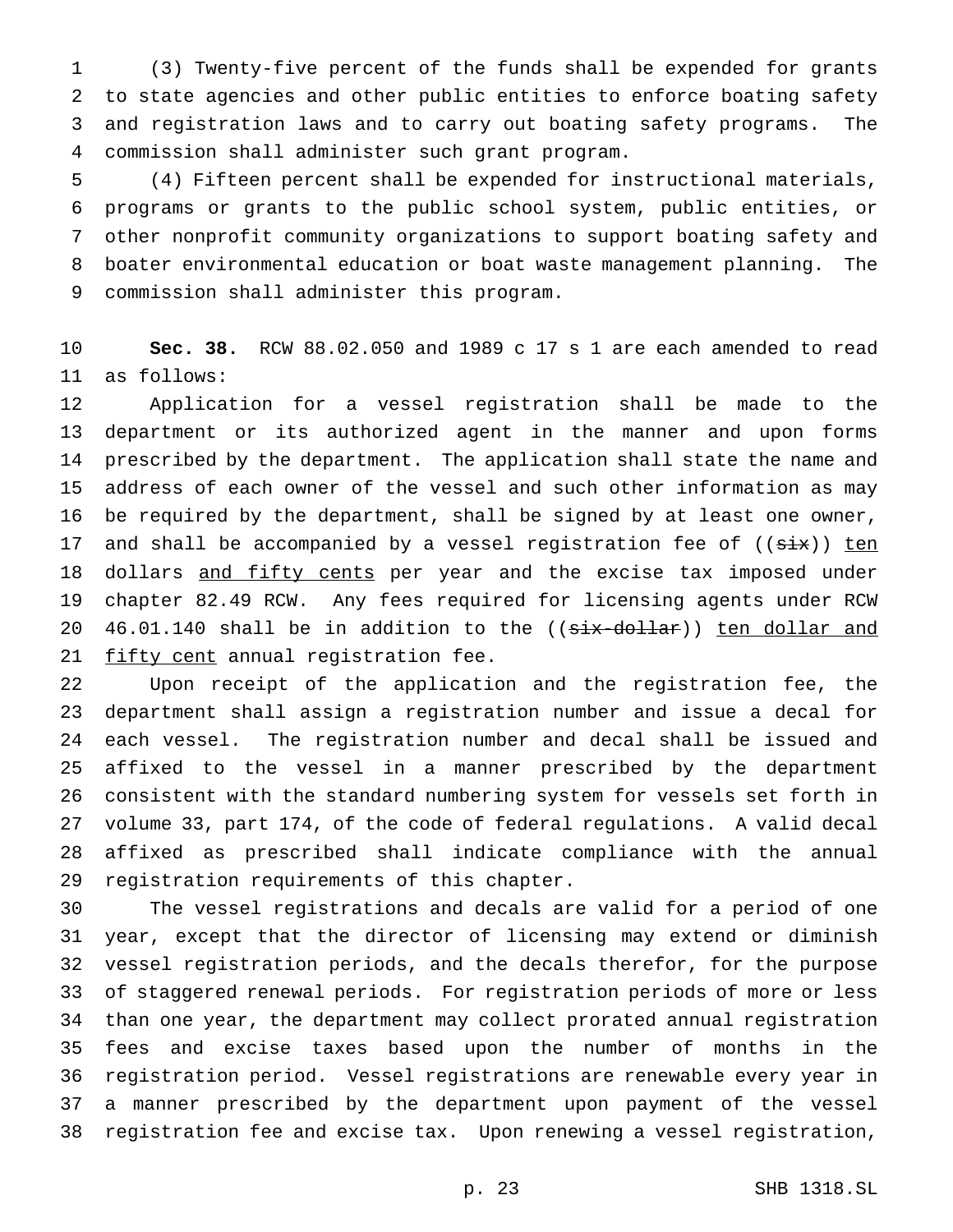the department shall issue a new decal to be affixed as prescribed by the department.

 When the department issues either a notice to renew a vessel registration or a decal for a new or renewed vessel registration, it shall also provide information on the location of marine oil recycling tanks and sewage holding tank pumping stations. This information will be provided to the department by the state parks and recreation commission in a form ready for distribution. The form will be developed and prepared by the state parks and recreation commission with the cooperation of the department of ecology. The department, the state parks and recreation commission, and the department of ecology shall enter into a memorandum of agreement to implement this process. A person acquiring a vessel from a dealer or a vessel already validly registered under this chapter shall, within fifteen days of the acquisition or purchase of the vessel, apply to the department or its authorized agent for transfer of the vessel registration, and the application shall be accompanied by a transfer fee of one dollar.

 NEW SECTION. **Sec. 39.** A new section is added to chapter 88.12 RCW to read as follows:

 (1) All motor-propelled vessels shall be equipped and maintained with an effective muffler that is in good working order and in constant use. For the purpose of this section, an effective muffler or underwater exhaust system does not produce sound levels in excess of ninety decibels when subjected to a stationary sound level test that shall be prescribed by rules adopted by the commission, as of the effective date of this section, and for engines manufactured on or after January 1, 1994, a noise level of eighty-eight decibels when subjected to a stationary sound level test that shall be prescribed by rules adopted by the commission.

 (2) A vessel that does not meet the requirements of subsection (1) of this section shall not be operated on the waters of this state.

 (3) No person may operate a vessel on waters of the state in such a manner as to exceed a noise level of seventy-five decibels measured from any point on the shoreline of the body of water on which the vessel is being operated that shall be specified by rules adopted by the commission, as of the effective date of this section. Such measurement shall not preclude a stationary sound level test that shall be prescribed by rules adopted by the commission.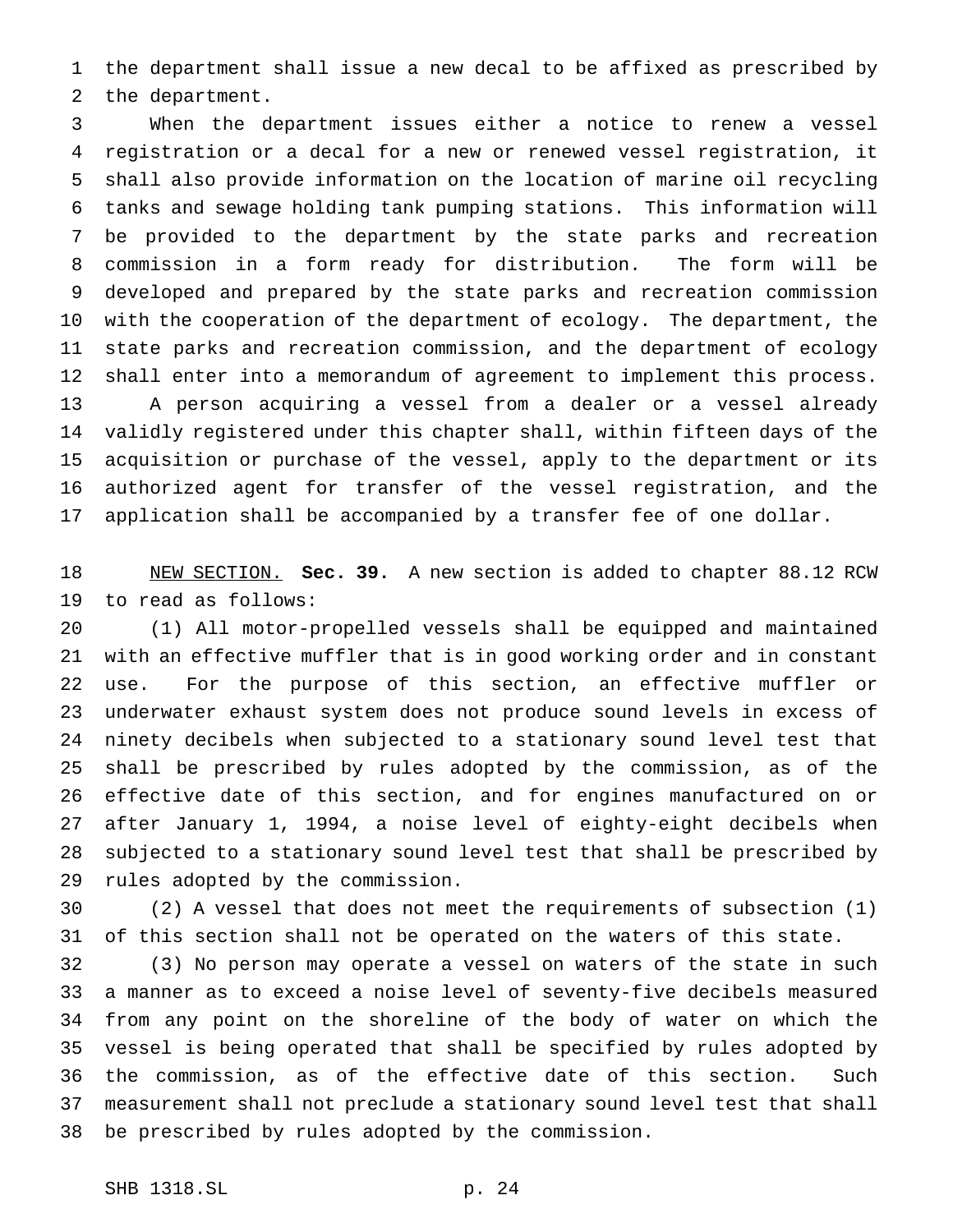(4) This section does not apply to: (a) A vessel tuning up, testing for, or participating in official trials for speed records or a sanctioned race conducted pursuant to a permit issued by an appropriate governmental agency; or (b) a vessel being operated by a vessel or marine engine manufacturer for the purpose of testing or development. Nothing in this subsection prevents local governments from adopting ordinances to control the frequency, duration, and location of vessel testing, tune-up, and racing.

 (5) Any officer authorized to enforce this section who has reason to believe that a vessel is not in compliance with the noise levels established in this section may direct the operator of the vessel to submit the vessel to an on-site test to measure noise level, with the officer on board if the officer chooses, and the operator shall comply with such request. If the vessel exceeds the decibel levels established in this section, the officer may direct the operator to take immediate and reasonable measures to correct the violation.

 (6) Any officer who conducts vessel sound level tests as provided in this section shall be qualified in vessel noise testing. Qualifications shall include but may not be limited to the ability to select the appropriate measurement site and the calibration and use of noise testing equipment.

 (7) A person shall not remove, alter, or otherwise modify in any way a muffler or muffler system in a manner that will prevent it from being operated in accordance with this chapter.

 (8) A person shall not manufacture, sell, or offer for sale any vessel that is not equipped with a muffler or muffler system that does not comply with this chapter. This subsection shall not apply to power vessels designed, manufactured, and sold for the sole purpose of competing in racing events and for no other purpose. Any such exemption or exception shall be documented in any and every sale agreement and shall be formally acknowledged by signature on the part of both the buyer and the seller. Copies of the agreement shall be maintained by both parties. A copy shall be kept on board whenever the vessel is operated.

 (9) Except as provided in section 6 of this act, a violation of this section is an infraction under chapter 7.84 RCW.

 (10) Vessels that are equipped with an engine modified to increase performance beyond the engine manufacturer's stock configuration shall have an exhaust system that complies with the standards in this section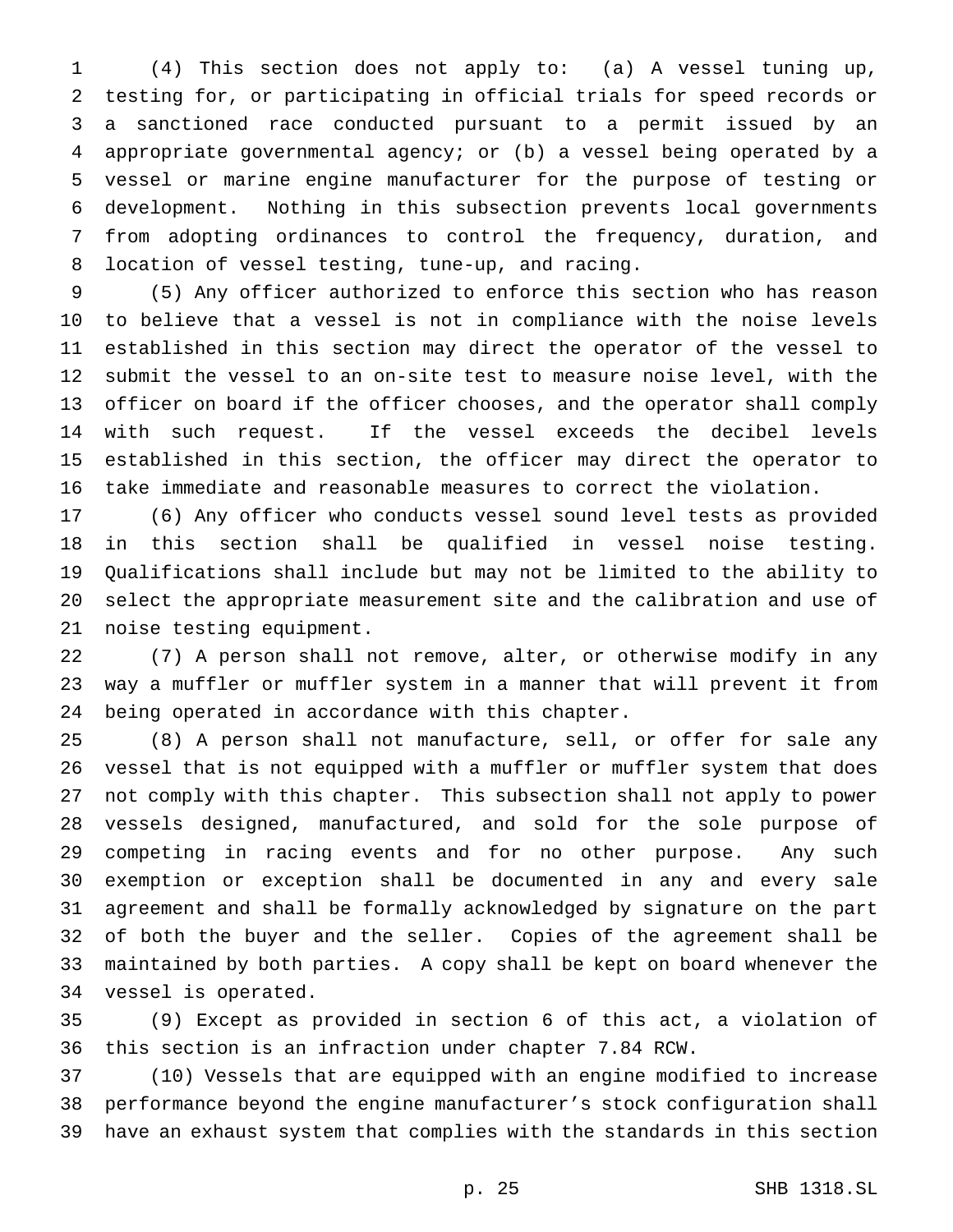after January 1, 1994. Until that date, operators or owners, or both, of such vessels with engines that are out of compliance shall be issued a warning and be given educational materials about types of muffling systems available to muffle noise from such high performance engines. (11) Nothing in this section preempts a local government from exercising any power that it possesses under the laws or Constitution of the state of Washington to adopt more stringent regulations.

 NEW SECTION. **Sec. 40.** A new section is added to chapter 88.02 RCW to read as follows:

 Jurisdictions receiving funds under RCW 88.02.040 shall deposit such funds into an account dedicated solely for supporting the jurisdiction's boating safety programs. These funds shall not supplant existing local funds used for boating safety programs.

 NEW SECTION. **Sec. 41.** RCW 82.49.070 and 1988 c 261 s 1, 1985 c 7 s 155, 1984 c 250 s 4, & 1983 2nd ex.s. c 3 s 49 are each repealed.

 NEW SECTION. **Sec. 42.** Section 41 of this act shall take effect June 30, 1994.

 NEW SECTION. **Sec. 43.** Section 38 of this act applies to registrations expiring June 30, 1995, and thereafter.

 NEW SECTION. **Sec. 44.** The following acts or parts of acts are each repealed: (1) RCW 88.12.030 and 1933 c 72 s 3; (2) RCW 88.12.040 and 1990 c 231s2& 1933 c 72 s 4; (3) RCW 88.12.090 and 1933 c 72 s 6; (4) RCW 88.12.240 and 1986 c 217 s 2; (5) RCW 88.12.270 and 1986 c 217 s 5; (6) RCW 88.12.310 and 1986 c 217 s 9; (7) RCW 88.12.340 and 1986 c 217 s 12; and (8) RCW 88.12.480 and 1992 c 100 s 8.

 NEW SECTION. **Sec. 45.** (1) The code reviser shall correct all statutory references to sections recodified by this section.

 (2) The following sections shall be codified or recodified in the following order in chapter 88.12 RCW: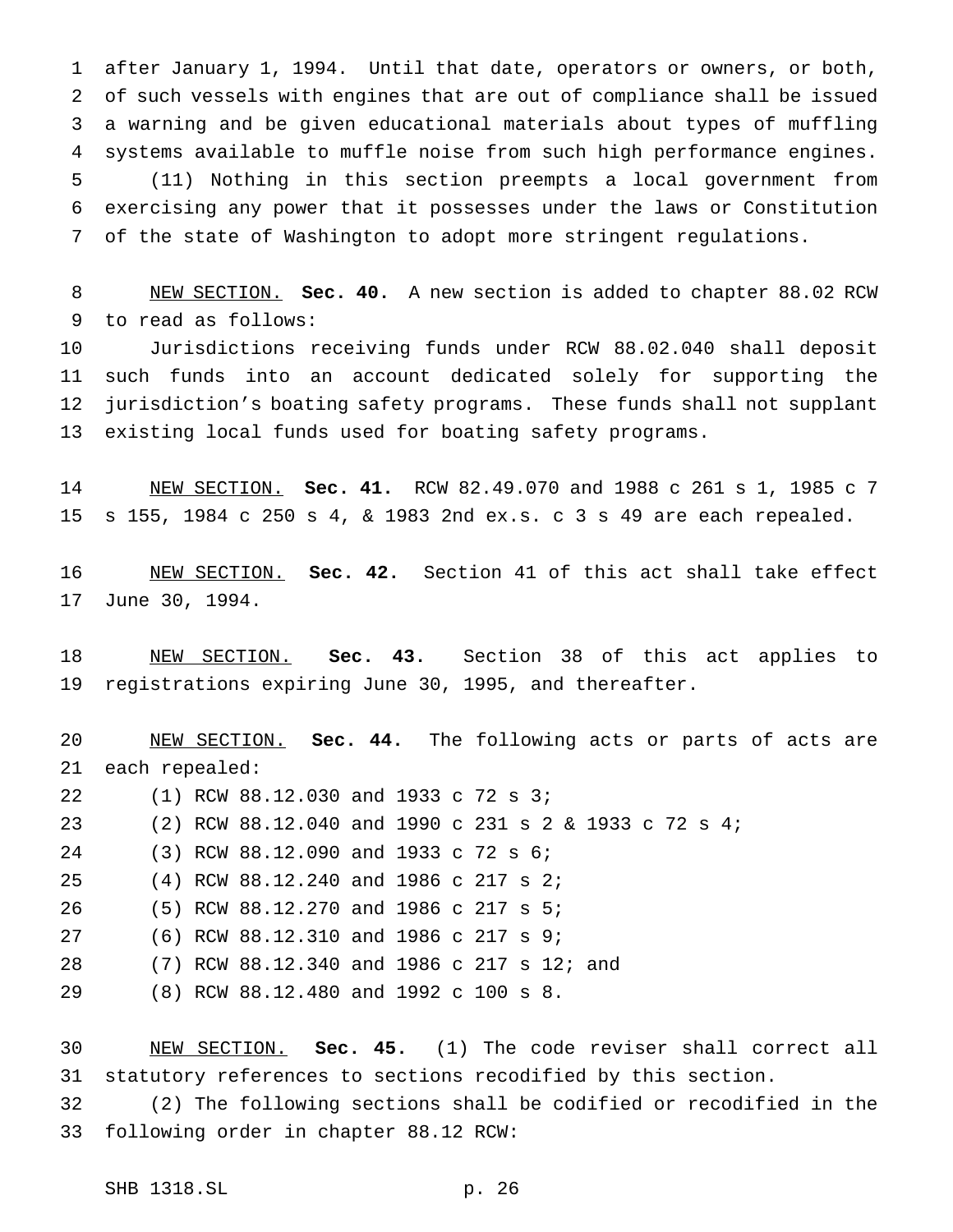| 1               | RCW 88.12.010 |                                          |
|-----------------|---------------|------------------------------------------|
| 2               |               | RCW $88.12---$ (section 6 of this act)   |
| 3               | RCW 88.12.020 |                                          |
| $\overline{4}$  | RCW 88.12.100 |                                          |
| 5               | RCW 88.12.110 |                                          |
| 6               | RCW 88.12.120 |                                          |
| 7               | RCW 88.12.330 |                                          |
| 8               |               | RCW $88.12---$ (section 10 of this act)  |
| 9               |               | RCW $88.12.---$ (section 11 of this act) |
| 10              |               | RCW $88.12.---$ (section 39 of this act) |
| 11              |               | RCW $88.12.---$ (section 12 of this act) |
| 12 <sub>1</sub> |               | RCW $88.12.---$ (section 13 of this act) |
| 13              | RCW 88.12.050 |                                          |
| 14              | RCW 88.12.080 |                                          |
| 15              |               | RCW $88.12.---$ (section 16 of this act) |
| 16              |               | RCW $88.12.---$ (section 17 of this act) |
| 17              | RCW 88.12.130 |                                          |
| 18              | RCW 88.12.140 |                                          |
| 19              | RCW 88.12.150 |                                          |
| 20              | RCW 88.12.160 |                                          |
| 21              | RCW 88.12.170 |                                          |
| 22              | RCW 88.12.180 |                                          |
| 23              | RCW 88.12.190 |                                          |
| 24              | RCW 88.12.200 |                                          |
| 25              | RCW 88.12.210 |                                          |
| 26              | RCW 88.12.220 |                                          |
| 27              |               | RCW $88.12.---$ (section 27 of this act) |
| 28              | RCW 88.12.280 |                                          |
| 29              | RCW 88.12.290 |                                          |
| 30              | RCW 88.12.300 |                                          |
| 31              | RCW 88.12.320 |                                          |
| 32              | RCW 88.12.350 |                                          |
| 33              | RCW 88.12.360 |                                          |
| 34              | RCW 88.12.380 |                                          |
| 35              | RCW 88.12.390 |                                          |
| 36              | RCW 88.12.400 |                                          |
| 37              | RCW 88.12.410 |                                          |
| 38              | RCW 88.12.420 |                                          |
| 39              | RCW 88.12.430 |                                          |
|                 |               |                                          |